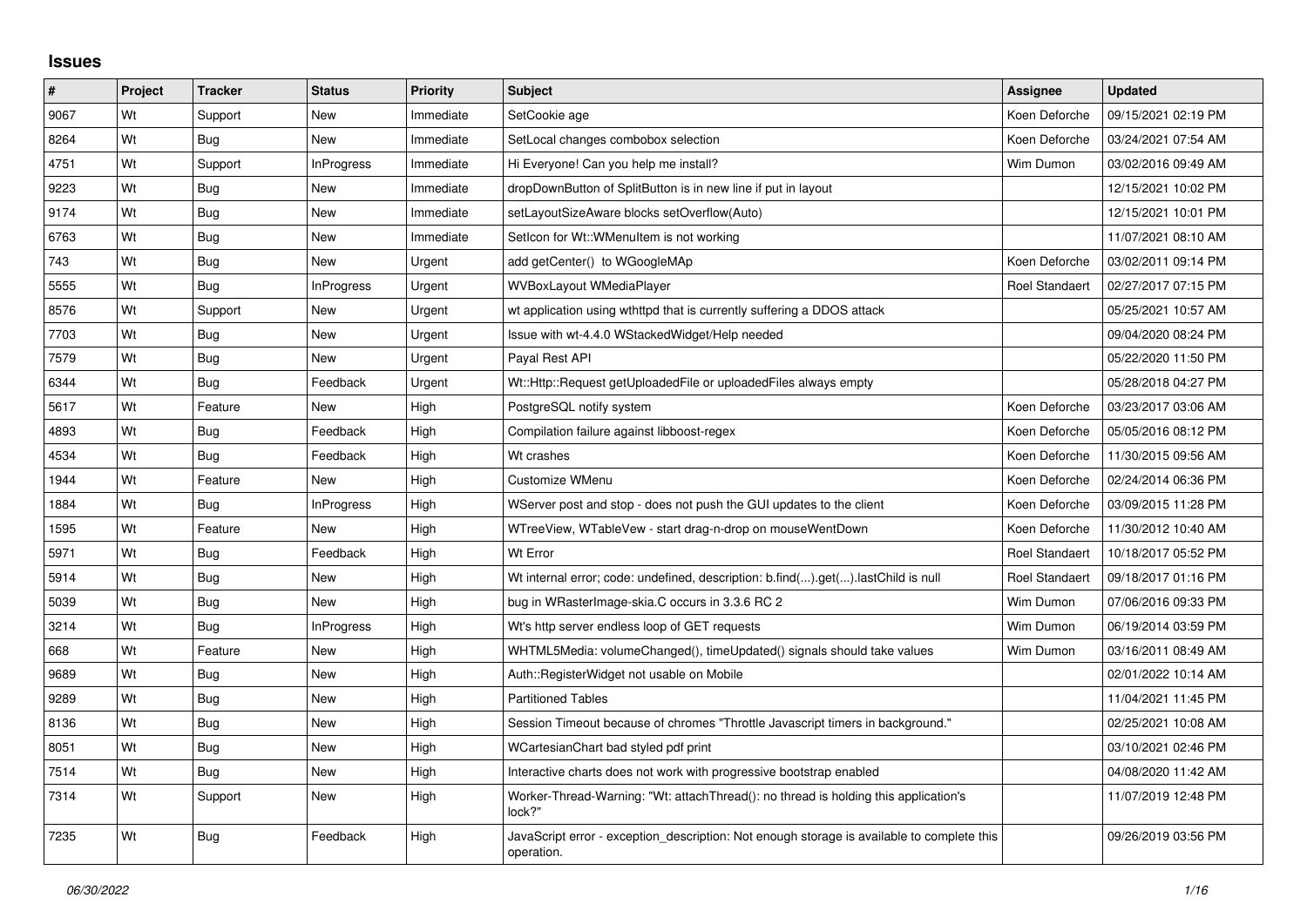| #    | Project | <b>Tracker</b> | <b>Status</b> | <b>Priority</b> | Subject                                                                                                                                                                        | <b>Assignee</b>     | <b>Updated</b>      |
|------|---------|----------------|---------------|-----------------|--------------------------------------------------------------------------------------------------------------------------------------------------------------------------------|---------------------|---------------------|
| 6817 | Wt      | Bug            | New           | High            | [v3][v4]][Dbo] Force the inclusion of file Wt/Dbo/Dbo (or Wt/Dbo/Dbo.h vor v4)                                                                                                 |                     | 06/11/2019 01:16 PM |
| 6592 | Wt      | <b>Bug</b>     | Feedback      | High            | Menus not working on latest git version                                                                                                                                        |                     | 09/07/2018 01:01 PM |
| 6321 | Wt      | <b>Bug</b>     | Feedback      | High            | Keep-alive requests are not being sent after pressing a download button                                                                                                        |                     | 04/09/2018 12:20 PM |
| 6232 | Wt      | <b>Bug</b>     | Feedback      | High            | connectionMonitor invalid ackId                                                                                                                                                |                     | 02/13/2018 03:23 PM |
| 6219 | Wt      | Bug            | New           | High            | Multiple transient WDialogs                                                                                                                                                    |                     | 12/14/2018 04:48 PM |
| 6176 | Wt      | <b>Bug</b>     | Feedback      | High            | Wt internal error; code: 5, description: String contains an invalid character - since Update<br>to 3.3.9                                                                       |                     | 08/30/2018 04:16 PM |
| 5835 | Wt      | Bug            | New           | High            | SHA1 is recommended as a suitable password hashing method                                                                                                                      |                     | 08/11/2017 04:32 PM |
| 5473 | Wt      | Support        | New           | High            | performance issues with nested wcontainerwidgets and calling remove Widget for all<br>inner widgets                                                                            |                     | 01/03/2017 06:07 PM |
| 5461 | Wt      | Bug            | Feedback      | High            | Wt:: Widget Set mode does not handle page refresh                                                                                                                              |                     | 12/11/2016 03:23 PM |
| 4900 | Wt      | Support        | <b>New</b>    | High            | VS2010 binaries of 3.3.5                                                                                                                                                       |                     | 05/09/2016 12:58 PM |
| 4857 | Wt      | Support        | Feedback      | High            | How to get XML working?                                                                                                                                                        |                     | 04/20/2020 03:55 AM |
| 4841 | Wt      | Support        | New           | High            | Please help I'm badly stuck!                                                                                                                                                   |                     | 04/02/2016 10:57 AM |
| 4830 | Wt      | Support        | Feedback      | High            | Can anyone help me resize images?                                                                                                                                              |                     | 04/01/2016 05:05 AM |
| 4654 | Wt      | Feature        | New           | High            | Hide the native browse button from WFileUpload as it seems to become uglier and uglier<br>each year and provide a better looking modern, flexible, customizable control on top |                     | 01/07/2016 02:49 AM |
| 4571 | Wt      | Support        | <b>New</b>    | High            | Handle Key Press Globally                                                                                                                                                      |                     | 11/16/2015 01:47 PM |
| 4464 | Wt      | Bug            | Feedback      | High            | instability with dedicated-process whttpd server configuration                                                                                                                 |                     | 09/09/2015 08:23 PM |
| 3930 | Wt      | <b>Bug</b>     | New           | High            | JavaScript in WT                                                                                                                                                               |                     | 04/03/2015 03:11 PM |
| 3660 | Wt      | Feature        | New           | High            | WGLWidget's 'gl' interface sucks when it comes to potability. Please make it comatible<br>with OpenGL ES interface                                                             |                     | 11/13/2014 02:55 PM |
| 2883 | Wt      | Feature        | <b>New</b>    | High            | [WEBSITE] Main Page should show Code & Widget                                                                                                                                  |                     | 03/31/2014 07:10 AM |
| 2882 | Wt      | Feature        | New           | High            | Further Decouple/Isolate Wt's UI (Widget)                                                                                                                                      |                     | 03/31/2014 05:33 AM |
| 2881 | Wt      | Feature        | New           | High            | Provide a Tutorial, starting with Wt Basic Concepts                                                                                                                            |                     | 03/30/2014 05:57 AM |
| 2844 | Wt      | Feature        | <b>New</b>    | High            | [DBO] Further Decoupling of Dbo from Wt                                                                                                                                        |                     | 03/23/2014 06:21 PM |
| 400  | Wt      | Feature        | <b>New</b>    | High            | Loading indicator support for providing an appropriate message.                                                                                                                |                     | 11/12/2010 09:55 AM |
| 2758 | Wt      | Feature        | New           | Normal          | Add support for onpaste event                                                                                                                                                  | Anonymous           | 04/01/2014 04:21 PM |
| 2247 | Wt      | Support        | <b>New</b>    | Normal          | <b>CSS</b>                                                                                                                                                                     | Anonymous           | 09/23/2013 03:44 PM |
| 1800 | Wt      | Feature        | Feedback      | Normal          | Could you simply Use OTL as a dependancies for generic ODBC connector and OCCI                                                                                                 | Anonymous           | 09/27/2013 12:22 PM |
| 5390 | Wt      | <b>Bug</b>     | Feedback      | Normal          | Calendar widget shows up after calling WDateEdit::setHidden(false)                                                                                                             | André Jacobs        | 11/28/2016 05:35 PM |
| 5339 | Wt      | Bug            | Feedback      | Normal          | Json::Value comparision operator always returns true                                                                                                                           | André Jacobs        | 04/03/2017 12:44 PM |
| 9719 | Wt      | Bug            | Resolved      | Normal          | Wt AxisSliderWidget view port is no longer sync with the Chart                                                                                                                 | Apivan<br>Tuntakurn | 06/28/2022 12:29 PM |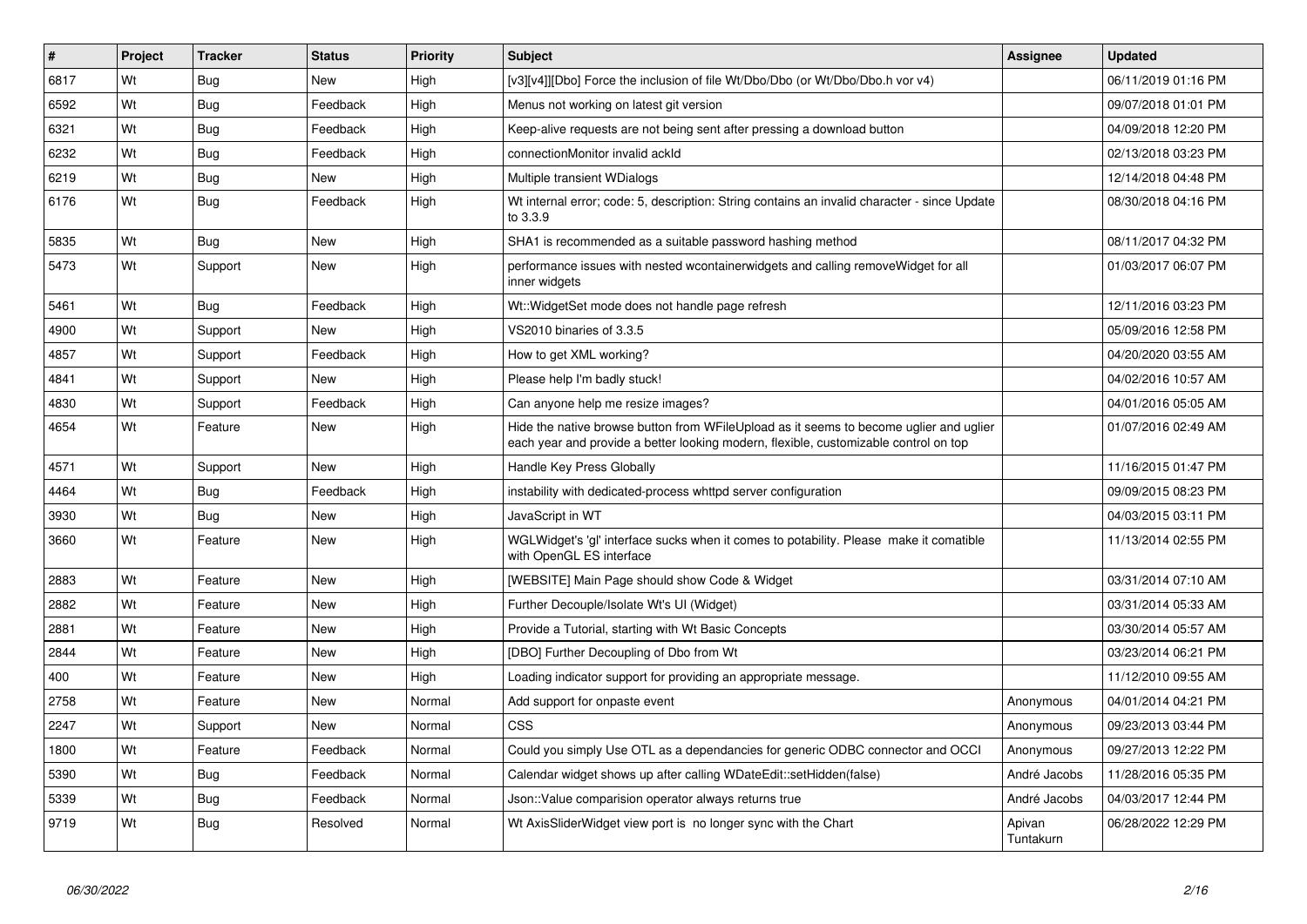| $\vert$ # | Project | <b>Tracker</b> | <b>Status</b>     | <b>Priority</b> | Subject                                                                                                                        | Assignee                 | <b>Updated</b>      |
|-----------|---------|----------------|-------------------|-----------------|--------------------------------------------------------------------------------------------------------------------------------|--------------------------|---------------------|
| 4462      | Wt      | Bug            | Feedback          | Normal          | Redirection not working when accessing from another host                                                                       | Benoit<br>Daccache       | 11/03/2015 04:37 PM |
| 4116      | Wt      | <b>Bug</b>     | Feedback          | Normal          | Reset of WTimer interval on stop and start                                                                                     | Benoit<br>Daccache       | 06/02/2015 03:45 PM |
| 5226      | Wt      | Support        | <b>New</b>        | Normal          | Navigation Bar with Bootstrap                                                                                                  | Diego Nóbrega            | 08/30/2016 12:36 PM |
| 8603      | Wt      | Support        | New               | Normal          | WTreeTable as widget does not render correctly                                                                                 | <b>Dimitrios Sideris</b> | 05/29/2021 03:26 PM |
| 4152      | Wt      | Support        | Feedback          | Normal          | DDos question                                                                                                                  | Drus Kor                 | 07/24/2015 01:18 PM |
| 9252      | Wt      | Bug            | New               | Normal          | Deprecated message in FontSupportPang.C build                                                                                  | Koen Deforche            | 10/24/2021 05:57 PM |
| 7550      | Wt      | Bug            | <b>InProgress</b> | Normal          | WGridLayout does not work inside of WStackedWidget                                                                             | Koen Deforche            | 05/11/2020 01:34 PM |
| 7082      | Wt      | Bug            | <b>InProgress</b> | Normal          | Regression WStackedWidget in layout with overflow can lose scrollbar on animated<br>transition                                 | Koen Deforche            | 06/13/2019 12:31 PM |
| 6609      | Wt      | Bug            | <b>InProgress</b> | Normal          | FlexLayoutImpl.js hard-code children's overflow to hidden.                                                                     | Koen Deforche            | 09/14/2018 11:19 AM |
| 6601      | Wt      | Bug            | <b>InProgress</b> | Normal          | WIndow scroll bars gone quite recently                                                                                         | Koen Deforche            | 12/14/2018 04:44 PM |
| 6293      | Wt      | Bug            | Feedback          | Normal          | Regression in 3.3.9 for bug #1947                                                                                              | Koen Deforche            | 12/14/2018 04:39 PM |
| 6207      | Wt      | Bug            | Feedback          | Normal          | WMediaPlayer: event ended is not raised for files with durations less than 4 seconds,<br>some timeUpdated events are also lost | Koen Deforche            | 01/26/2018 03:53 PM |
| 5776      | Wt      | Bug            | <b>InProgress</b> | Normal          | Two second startup delay with default bootstrap without javascript                                                             | Koen Deforche            | 06/22/2017 02:13 PM |
| 5618      | Wt      | Feature        | <b>New</b>        | Normal          | Multirow features in Wt Tableview                                                                                              | Koen Deforche            | 03/23/2017 03:11 AM |
| 5585      | Wt      | <b>Bug</b>     | New               | Normal          | PayPal description is not showing                                                                                              | Koen Deforche            | 03/06/2017 08:21 PM |
| 5343      | Wt      | Support        | Feedback          | Normal          | Wt::WTable headers                                                                                                             | Koen Deforche            | 10/28/2016 07:01 PM |
| 5290      | Wt      | <b>Bug</b>     | Feedback          | Normal          | beginRemoveRows (const WModelIndex &parent, int first, int last)                                                               | Koen Deforche            | 11/09/2016 05:23 PM |
| 5153      | Wt      | Support        | Feedback          | Normal          | Get ID of a database object                                                                                                    | Koen Deforche            | 08/03/2016 02:32 PM |
| 5132      | Wt      | Support        | Feedback          | Normal          | LDAP pass through authentication                                                                                               | Koen Deforche            | 08/04/2016 03:18 PM |
| 5123      | Wt      | Support        | Feedback          | Normal          | <b>WTableView Column headers</b>                                                                                               | Koen Deforche            | 10/27/2016 06:01 PM |
| 5078      | Wt      | Support        | Feedback          | Normal          | Using a non-modal dialogue in a Table View Delegate                                                                            | Koen Deforche            | 07/11/2016 02:50 PM |
| 4950      | Wt      | <b>Bug</b>     | Feedback          | Normal          | Render latin characters using WPdfRenderer                                                                                     | Koen Deforche            | 07/05/2016 02:07 PM |
| 4925      | Wt      | Feature        | New               | Normal          | WTreeView setAlternatingRowColors                                                                                              | Koen Deforche            | 05/20/2016 10:56 AM |
| 4924      | Wt      | Bug            | Feedback          | Normal          | WApplication                                                                                                                   | Koen Deforche            | 05/20/2016 04:13 PM |
| 4790      | Wt      | Bug            | Feedback          | Normal          | Wt::WObject::addChild() bug                                                                                                    | Koen Deforche            | 03/21/2016 02:34 PM |
| 4766      | Wt      | Bug            | Feedback          | Normal          | setBorder doesn't affect WCheckBox                                                                                             | Koen Deforche            | 03/01/2016 09:15 PM |
| 4726      | Wt      | Bug            | Feedback          | Normal          | [wt-3.3.5] WStackedWidget does not span its current widget when an WAnimation is<br>used                                       | Koen Deforche            | 02/19/2016 11:55 AM |
| 4657      | Wt      | Bug            | Feedback          | Normal          | Returning 404 code in Wt app                                                                                                   | Koen Deforche            | 01/11/2016 06:30 PM |
| 4533      | Wt      | <b>Bug</b>     | Feedback          | Normal          | [wt-3.3.5-rc1] WTableView signaling order                                                                                      | Koen Deforche            | 11/05/2015 01:53 PM |
| 4527      | Wt      | Bug            | Feedback          | Normal          | <form> element is not rendered when using progressive bootstrap</form>                                                         | Koen Deforche            | 11/03/2015 01:18 PM |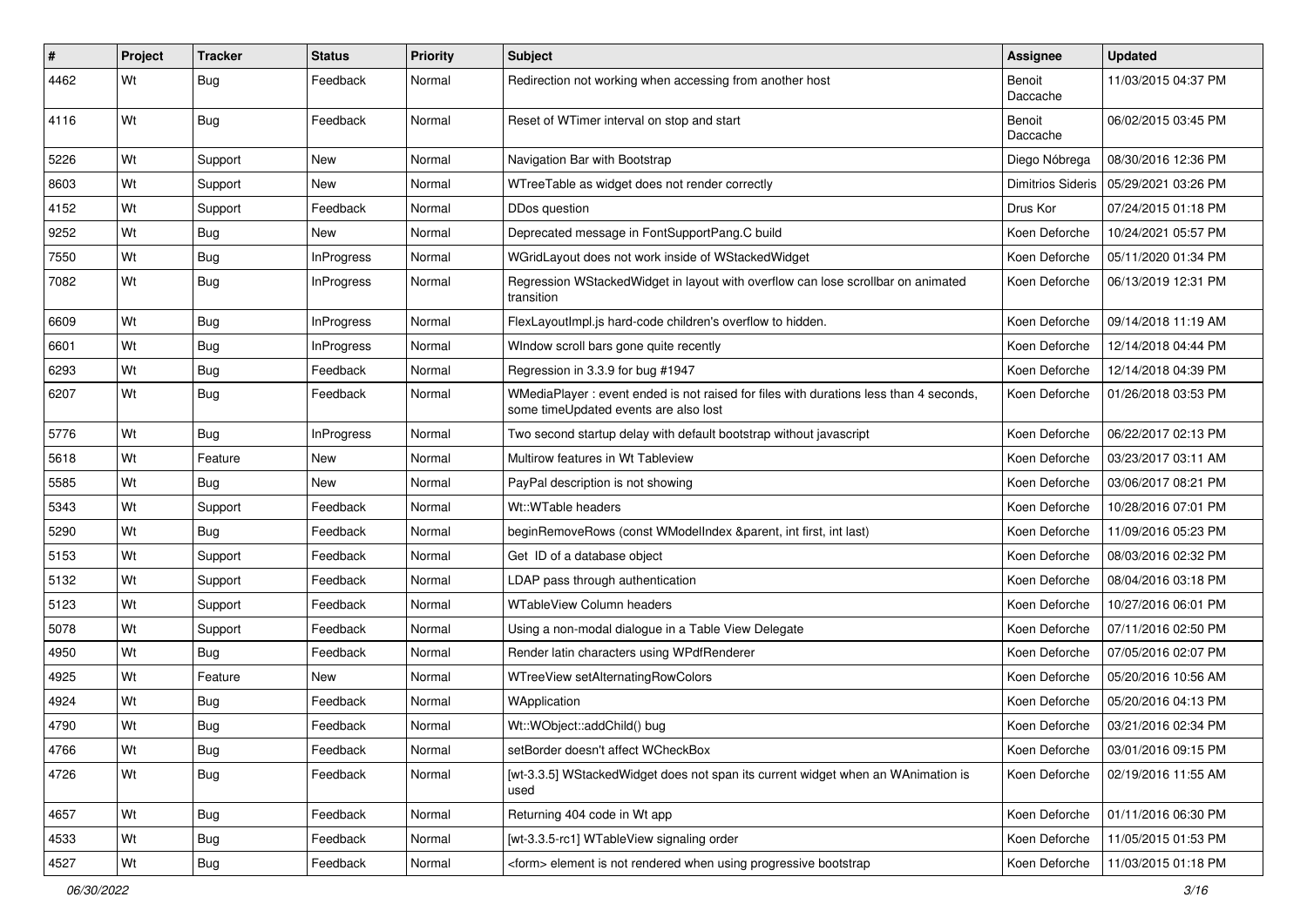| $\vert$ # | Project | <b>Tracker</b> | <b>Status</b>     | Priority | <b>Subject</b>                                                                                 | <b>Assignee</b> | <b>Updated</b>      |
|-----------|---------|----------------|-------------------|----------|------------------------------------------------------------------------------------------------|-----------------|---------------------|
| 4492      | Wt      | <b>Bug</b>     | Feedback          | Normal   | WAbstractArea might fire beforeunload event in some versions of Internet Explorer              | Koen Deforche   | 11/09/2015 08:05 AM |
| 4447      | Wt      | Bug            | Feedback          | Normal   | Wt does not work on Mobile Phone Emulator at mobiletest.me                                     | Koen Deforche   | 11/03/2015 04:27 PM |
| 4445      | Wt      | Bug            | Feedback          | Normal   | Wt::Application's require method does not work with Google Adsense                             | Koen Deforche   | 09/08/2015 10:22 PM |
| 4297      | Wt      | <b>Bug</b>     | Feedback          | Normal   | WCartesianChart tooltips do not reflect zoom/pan                                               | Koen Deforche   | 07/29/2015 01:52 AM |
| 4172      | Wt      | <b>Bug</b>     | Feedback          | Normal   | Browser save password prompt                                                                   | Koen Deforche   | 07/02/2015 02:17 PM |
| 3927      | Wt      | Bug            | <b>InProgress</b> | Normal   | [wt-3.3.4 rc2] WMenuItem not rendered correctly when nesting WMenus                            | Koen Deforche   | 11/10/2015 04:10 PM |
| 3823      | Wt      | Feature        | Feedback          | Normal   | Allow user-defined command line arguments                                                      | Koen Deforche   | 03/02/2015 01:42 PM |
| 3753      | Wt      | Support        | Feedback          | Normal   | Urls with query parameters                                                                     | Koen Deforche   | 03/30/2021 02:14 AM |
| 3714      | Wt      | Bug            | New               | Normal   | Click on checkbox is only emitted when clicking on the text                                    | Koen Deforche   | 12/29/2014 03:57 PM |
| 3698      | Wt      | <b>Bug</b>     | Feedback          | Normal   | Stacking with category chart - anomalies                                                       | Koen Deforche   | 02/17/2015 12:04 AM |
| 3668      | Wt      | Bug            | New               | Normal   | Compilation with -DWT_HAVE_GNU_REGEX needs some patches                                        | Koen Deforche   | 02/16/2015 01:45 PM |
| 3641      | Wt      | Bug            | Feedback          | Normal   | Real text treated as placeholder text in WFormWidget when text is modified<br>programatically. | Koen Deforche   | 02/16/2015 05:47 PM |
| 3538      | Wt      | Support        | Feedback          | Normal   | Hello World app with dynamic IP address                                                        | Koen Deforche   | 10/15/2014 12:25 AM |
| 3506      | Wt      | Feature        | Feedback          | Normal   | Wt based completely on Qt libraries.                                                           | Koen Deforche   | 07/07/2015 03:01 PM |
| 3440      | Wt      | <b>Bug</b>     | Feedback          | Normal   | wtwithgt crash and deadlock fix                                                                | Koen Deforche   | 10/17/2014 11:43 AM |
| 3432      | Wt      | Bug            | Feedback          | Normal   | wtwithgt $+$ server push = dead lock                                                           | Koen Deforche   | 10/17/2014 11:42 AM |
| 3400      | Wt      | Feature        | Feedback          | Normal   | Wt::Dbo::field() with prefix                                                                   | Koen Deforche   | 01/07/2016 07:50 PM |
| 3294      | Wt      | Bug            | Feedback          | Normal   | WTableView::createExtraHeaderWidget() and WTableView::setHeaderHeight()<br>interaction woes    | Koen Deforche   | 10/16/2014 01:55 AM |
| 3287      | Wt      | <b>Bug</b>     | Feedback          | Normal   | WebKit WPaintedWidget WAbstractArea problem                                                    | Koen Deforche   | 11/11/2014 12:55 PM |
| 3198      | Wt      | Bug            | Feedback          | Normal   | WSortFilterProxyModel does not filter                                                          | Koen Deforche   | 06/02/2014 12:23 PM |
| 3168      | Wt      | <b>Bug</b>     | Feedback          | Normal   | server push timeout                                                                            | Koen Deforche   | 06/11/2014 04:22 PM |
| 3141      | Wt      | Feature        | <b>InProgress</b> | Normal   | dropzone implementation                                                                        | Koen Deforche   | 01/01/2016 06:39 PM |
| 3096      | Wt      | Bug            | Feedback          | Normal   | WPanel title bar css issue                                                                     | Koen Deforche   | 05/27/2014 04:29 PM |
| 3042      | Wt      | Support        | Feedback          | Normal   | Convert widgets from page to PDF                                                               | Koen Deforche   | 05/20/2014 09:43 PM |
| 3027      | Wt      | Bug            | Feedback          | Normal   | Problems with scrolling and row selecting in WTableView                                        | Koen Deforche   | 05/13/2014 05:27 PM |
| 2997      | Wt      | Support        | Feedback          | Normal   | Token hash collision                                                                           | Koen Deforche   | 05/16/2014 06:05 PM |
| 2939      | Wt      | Support        | Feedback          | Normal   | how to create CheckBoxList                                                                     | Koen Deforche   | 04/16/2014 02:59 PM |
| 2916      | Wt      | <b>Bug</b>     | Feedback          | Normal   | SSL Certificate vs SSL Issuer Chain input file                                                 | Koen Deforche   | 04/12/2014 07:14 PM |
| 2905      | Wt      | Feature        | Feedback          | Normal   | axis autoscale                                                                                 | Koen Deforche   | 04/15/2014 03:49 PM |
| 2904      | Wt      | Bug            | Feedback          | Normal   | defalut Axis label format                                                                      | Koen Deforche   | 05/27/2014 04:29 PM |
| 2900      | Wt      | Bug            | Feedback          | Normal   | Wt::WApplication::setConfirmCloseMessage()                                                     | Koen Deforche   | 05/27/2014 04:29 PM |
| 2897      | Wt      | Support        | Feedback          | Normal   | Inter-process communication using POST requests                                                | Koen Deforche   | 04/14/2014 12:24 PM |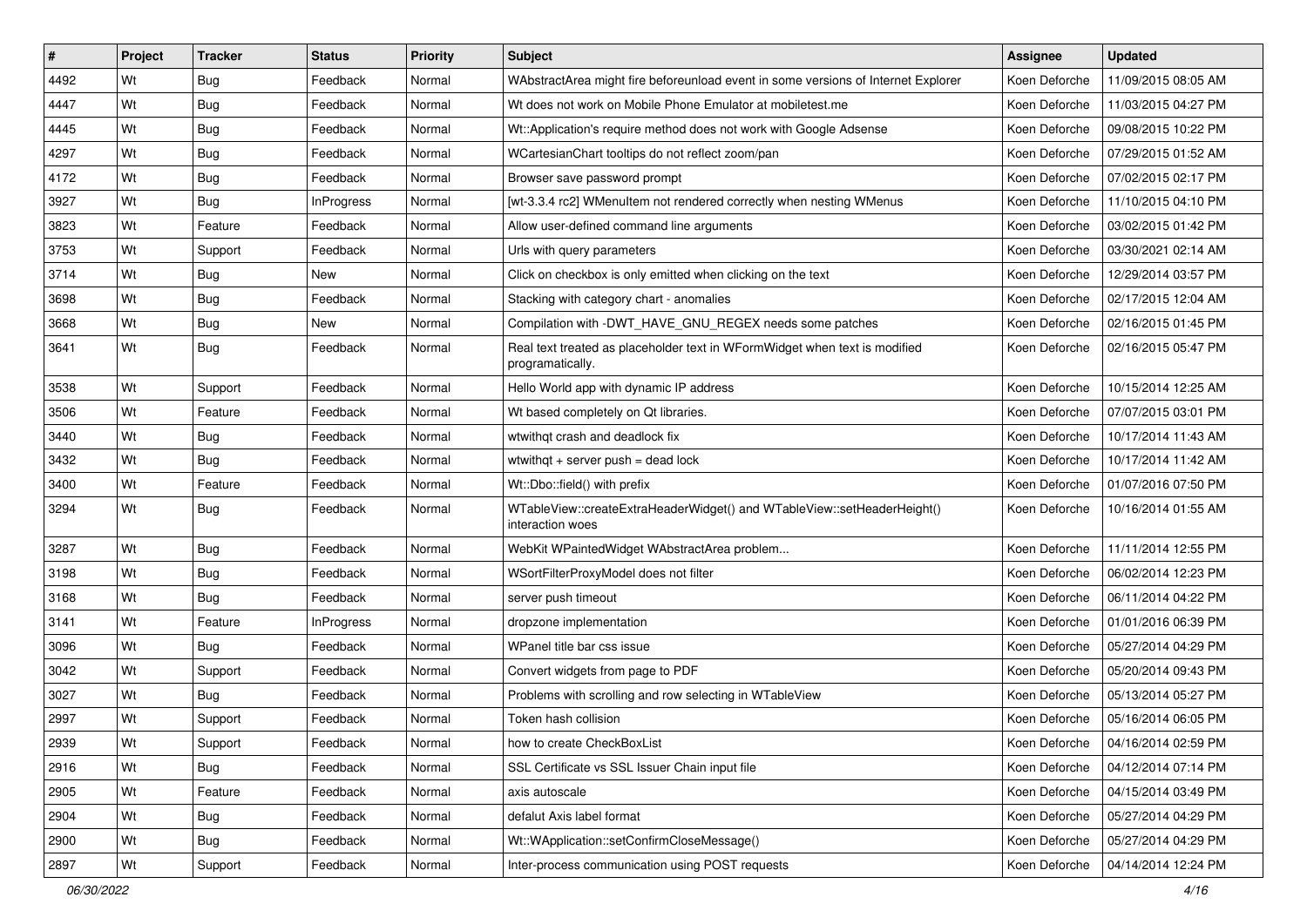| #    | Project | <b>Tracker</b> | <b>Status</b>     | <b>Priority</b> | <b>Subject</b>                                                                                                                | <b>Assignee</b> | <b>Updated</b>      |
|------|---------|----------------|-------------------|-----------------|-------------------------------------------------------------------------------------------------------------------------------|-----------------|---------------------|
| 2801 | Wt      | Bug            | Feedback          | Normal          | Hide with setHidden and a Animation don't work                                                                                | Koen Deforche   | 03/26/2015 09:56 AM |
| 2795 | Wt      | Feature        | Feedback          | Normal          | Provide a "Wt for Ruby on Rails users" Document                                                                               | Koen Deforche   | 03/11/2014 11:37 AM |
| 2713 | Wt      | Support        | Feedback          | Normal          | Probably a linking error                                                                                                      | Koen Deforche   | 03/04/2014 10:19 AM |
| 2698 | Wt      | Feature        | <b>New</b>        | Normal          | WNavigationBar polished team support                                                                                          | Koen Deforche   | 04/01/2014 04:21 PM |
| 2686 | Wt      | Support        | Feedback          | Normal          | svg image format conversion tool to wpainter commands                                                                         | Koen Deforche   | 02/19/2014 01:10 PM |
| 2681 | Wt      | Support        | Feedback          | Normal          | Firefox with long polling, triggerUpdate triggered on Firefox after long time                                                 | Koen Deforche   | 02/17/2014 03:42 PM |
| 2652 | Wt      | <b>Bug</b>     | New               | Normal          | wrong layout for initially disabled radio-buttons                                                                             | Koen Deforche   | 02/10/2014 11:54 AM |
| 2604 | Wt      | Bug            | Feedback          | Normal          | WTableview error in IE 9                                                                                                      | Koen Deforche   | 03/12/2014 06:11 PM |
| 2582 | Wt      | Bug            | Feedback          | Normal          | Internal path link do not work                                                                                                | Koen Deforche   | 02/06/2014 06:26 PM |
| 2571 | Wt      | Bug            | Feedback          | Normal          | AuthWidget::letUpdatePassword dialog grows and grows?                                                                         | Koen Deforche   | 03/12/2014 06:12 PM |
| 2535 | Wt      | Bug            | Feedback          | Normal          | Reloading ptr <c> in a std::map database</c>                                                                                  | Koen Deforche   | 05/28/2014 09:16 PM |
| 2513 | Wt      | Feature        | Feedback          | Normal          | MySQL stored procedures                                                                                                       | Koen Deforche   | 03/05/2015 11:06 PM |
| 2509 | Wt      | Support        | Feedback          | Normal          | After page reload (key F5 in Chrome and Firefox) cookie with session is lost although<br>remember me was checked during login | Koen Deforche   | 12/10/2013 11:48 PM |
| 2418 | Wt      | Support        | Feedback          | Normal          | help with handlePathChange and the back button                                                                                | Koen Deforche   | 12/06/2013 05:24 PM |
| 2314 | Wt      | Support        | Feedback          | Normal          | Getting Up And Running on a Hostgator (SEO Hosting) VPS - Cent OS                                                             | Koen Deforche   | 10/13/2013 09:03 PM |
| 2218 | Wt      | Bug            | Feedback          | Normal          | Auth Module: Lost Password Expired Token Message: Ill Formed                                                                  | Koen Deforche   | 03/12/2014 06:14 PM |
| 2217 | Wt      | Bug            | Feedback          | Normal          | Auth Module: Lost Password / Update Password Screen III Formed                                                                | Koen Deforche   | 03/12/2014 06:14 PM |
| 2174 | Wt      | Support        | Feedback          | Normal          | Trouble running tutorial5.C                                                                                                   | Koen Deforche   | 09/23/2013 01:53 PM |
| 2170 | Wt      | Feature        | Feedback          | Normal          | Progress bar with infinite loop                                                                                               | Koen Deforche   | 09/12/2013 12:39 PM |
| 2157 | Wt      | Support        | Feedback          | Normal          | <b>Display Database Results</b>                                                                                               | Koen Deforche   | 08/27/2013 11:48 AM |
| 2156 | Wt      | Support        | Feedback          | Normal          | Switch between sqlite and postgre                                                                                             | Koen Deforche   | 09/04/2013 09:44 PM |
| 2102 | Wt      | Feature        | New               | Normal          | WWidget: please add a method WWidget::scrollTo(WLength w, WLength y), or scrollTo(<br>$int x$ , $int y$ )                     | Koen Deforche   | 08/11/2013 03:21 PM |
| 2065 | Wt      | Support        | Feedback          | Normal          | Failure to locate library file                                                                                                | Koen Deforche   | 08/13/2013 04:16 AM |
| 2046 | Wt      | Support        | <b>InProgress</b> | Normal          | Navigation bar with autopopup submenu                                                                                         | Koen Deforche   | 02/24/2014 05:59 PM |
| 1990 | Wt      | Feature        | Feedback          | Normal          | show image ondemand                                                                                                           | Koen Deforche   | 06/25/2013 04:47 PM |
| 1985 | Wt      | <b>Bug</b>     | Feedback          | Normal          | WPanel expand/collapse broken with Bootstrap responsive features                                                              | Koen Deforche   | 06/24/2013 12:45 PM |
| 1912 | Wt      | Feature        | New               | Normal          | Javascript blur event not receicved in IE 10 for a div with tabindex=0 when clicking in the<br>div                            | Koen Deforche   | 02/18/2014 11:20 PM |
| 1905 | Wt      | Feature        | InProgress        | Normal          | TinyMCE 4.0 support                                                                                                           | Koen Deforche   | 04/01/2014 04:21 PM |
| 1844 | Wt      | Feature        | Feedback          | Normal          | WModelIndex                                                                                                                   | Koen Deforche   | 06/05/2013 08:52 PM |
| 1707 | Wt      | Feature        | New               | Normal          | internationalization                                                                                                          | Koen Deforche   | 08/01/2013 09:41 PM |
| 1601 | Wt      | Bug            | New               | Normal          | Wt Ui Creation                                                                                                                | Koen Deforche   | 02/11/2013 07:07 AM |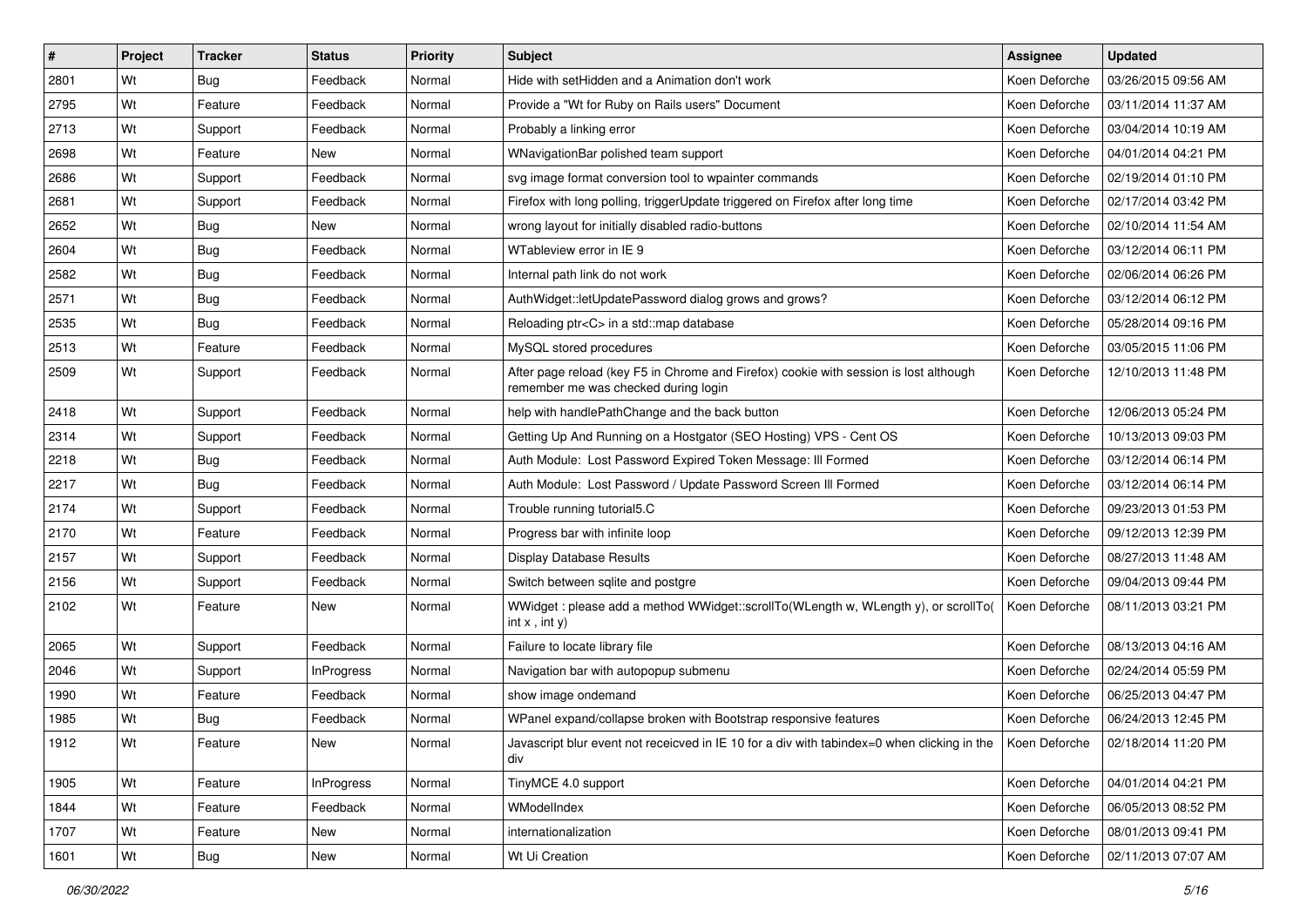| $\vert$ # | Project | <b>Tracker</b> | <b>Status</b>     | <b>Priority</b> | <b>Subject</b>                                                                       | <b>Assignee</b>         | <b>Updated</b>      |
|-----------|---------|----------------|-------------------|-----------------|--------------------------------------------------------------------------------------|-------------------------|---------------------|
| 1522      | Wt      | Bug            | Feedback          | Normal          | [Wt 3.2.2] [Postgresql] statement not recycled after exception while .remove()       | Koen Deforche           | 12/15/2012 10:09 PM |
| 1519      | Wt      | Feature        | Feedback          | Normal          | WPainter:: Image and https                                                           | Koen Deforche           | 12/15/2012 09:57 PM |
| 1490      | Wt      | Feature        | <b>InProgress</b> | Normal          | WTableView: add option to prevent it from listening on click event                   | Koen Deforche           | 10/22/2012 12:05 PM |
| 1479      | Wt      | <b>Bug</b>     | <b>InProgress</b> | Normal          | [Wt::Dbo] [PostgresSQL] ptr.modify() : clear on collection                           | Koen Deforche           | 03/09/2015 11:47 AM |
| 1449      | Wt      | <b>Bug</b>     | Feedback          | Normal          | Invalid read of size 8                                                               | Koen Deforche           | 11/02/2012 07:47 PM |
| 1396      | Wt      | Bug            | Feedback          | Normal          | configure bug in winst PKG CHECK MODULES (libpng                                     | Koen Deforche           | 02/23/2014 01:56 PM |
| 1356      | Wt      | Feature        | <b>InProgress</b> | Normal          | WApplication::bind() protection layer issue                                          | Koen Deforche           | 02/05/2013 10:18 AM |
| 1347      | Wt      | Bug            | <b>InProgress</b> | Normal          | Pasting a control character into a WLineEdit causes lockup                           | Koen Deforche           | 02/24/2014 05:47 PM |
| 1329      | Wt      | Support        | Feedback          | Normal          | Prevent "Back"-Navigation                                                            | Koen Deforche           | 06/21/2012 08:11 AM |
| 1324      | Wt      | <b>Bug</b>     | Feedback          | Normal          | Positioning Issue - Wt:: WDialog:: positionAt()                                      | Koen Deforche           | 11/01/2012 01:58 PM |
| 1319      | Wt      | Support        | Feedback          | Normal          | WMediaPlayer resources error in 3.2.1                                                | Koen Deforche           | 06/07/2012 04:06 PM |
| 1218      | Wt      | Feature        | New               | Normal          | Url's in header of WStandardItemModel                                                | Koen Deforche           | 04/03/2012 12:14 PM |
| 1205      | Wt      | Feature        | <b>InProgress</b> | Normal          | DEFAULT values (db serverside) for table fields                                      | Koen Deforche           | 10/15/2012 10:56 AM |
| 1201      | Wt      | Feature        | <b>InProgress</b> | Normal          | Initialize WRasterImage from raw data                                                | Koen Deforche           | 10/15/2012 10:55 AM |
| 1138      | Wt      | Feature        | <b>InProgress</b> | Normal          | WInteractWidget for table rows etc.                                                  | Koen Deforche           | 01/24/2012 09:36 AM |
| 1062      | Wt      | Feature        | <b>InProgress</b> | Normal          | WCompositeWidget::setImplementation is not reftected when Javascript version is used | Koen Deforche           | 11/25/2011 04:31 PM |
| 1049      | Wt      | Feature        | Feedback          | Normal          | preventDefaultAction should be owned by SignalBase?                                  | Koen Deforche           | 11/17/2011 08:53 AM |
| 973       | Wt      | Feature        | Feedback          | Normal          | WSpinBox + WValidator                                                                | Koen Deforche           | 09/23/2011 03:19 PM |
| 965       | Wt      | Feature        | New               | Normal          | ItemIsDirty implementation                                                           | Koen Deforche           | 10/15/2012 10:55 AM |
| 929       | Wt      | Feature        | Feedback          | Normal          | Scrolling DIV on IPHONE and IPAD                                                     | Koen Deforche           | 08/01/2011 10:54 AM |
| 883       | Wt      | Feature        | Feedback          | Normal          | <b>WDateTime: local time</b>                                                         | Koen Deforche           | 07/15/2011 12:26 AM |
| 875       | Wt      | Feature        | Feedback          | Normal          | container to catch signals                                                           | Koen Deforche           | 08/25/2011 11:50 AM |
| 841       | Wt      | <b>Bug</b>     | New               | Normal          | exposedSignals_does not track id changes                                             | Koen Deforche           | 06/16/2011 02:53 PM |
| 630       | Wt      | Bug            | Feedback          | Normal          | WTreeView, WTableView improvements                                                   | Koen Deforche           | 12/20/2010 03:31 PM |
| 556       | Wt      | Feature        | New               | Normal          | WGoogleMap markers customization                                                     | Koen Deforche           | 10/11/2010 02:26 PM |
| 456       | Wt      | Feature        | New               | Normal          | WSharedProxyModel: share abstract item models between applications                   | Koen Deforche           | 11/21/2012 03:30 PM |
| 373       | Wt      | <b>Bug</b>     | New               | Normal          | Wt Loading Indicator reentrant emit                                                  | Koen Deforche           | 05/25/2010 01:33 PM |
| 299       | Wt      | Feature        | New               | Normal          | WCaptcha needed                                                                      | Koen Deforche           | 02/16/2010 11:49 AM |
| 272       | Wt      | Feature        | New               | Normal          | WLogger lacks file rerouting and file joint logging                                  | Koen Deforche           | 01/18/2010 10:45 PM |
| 206       | Wt      | Feature        | New               | Normal          | Provided access to sanitized argc and argv values in WEnvironment                    | Koen Deforche           | 12/10/2009 02:12 PM |
| 5768      | Wt      | Feature        | New               | Normal          | CMake: Export Wt package                                                             | Konstantin<br>Podsvirov | 09/13/2017 12:07 PM |
| 9106      | Wt      | <b>Bug</b>     | <b>InProgress</b> | Normal          | Wt with websockets can leak WebRequests and file descriptors at session exit         | Korneel Dumon           | 03/10/2022 04:34 PM |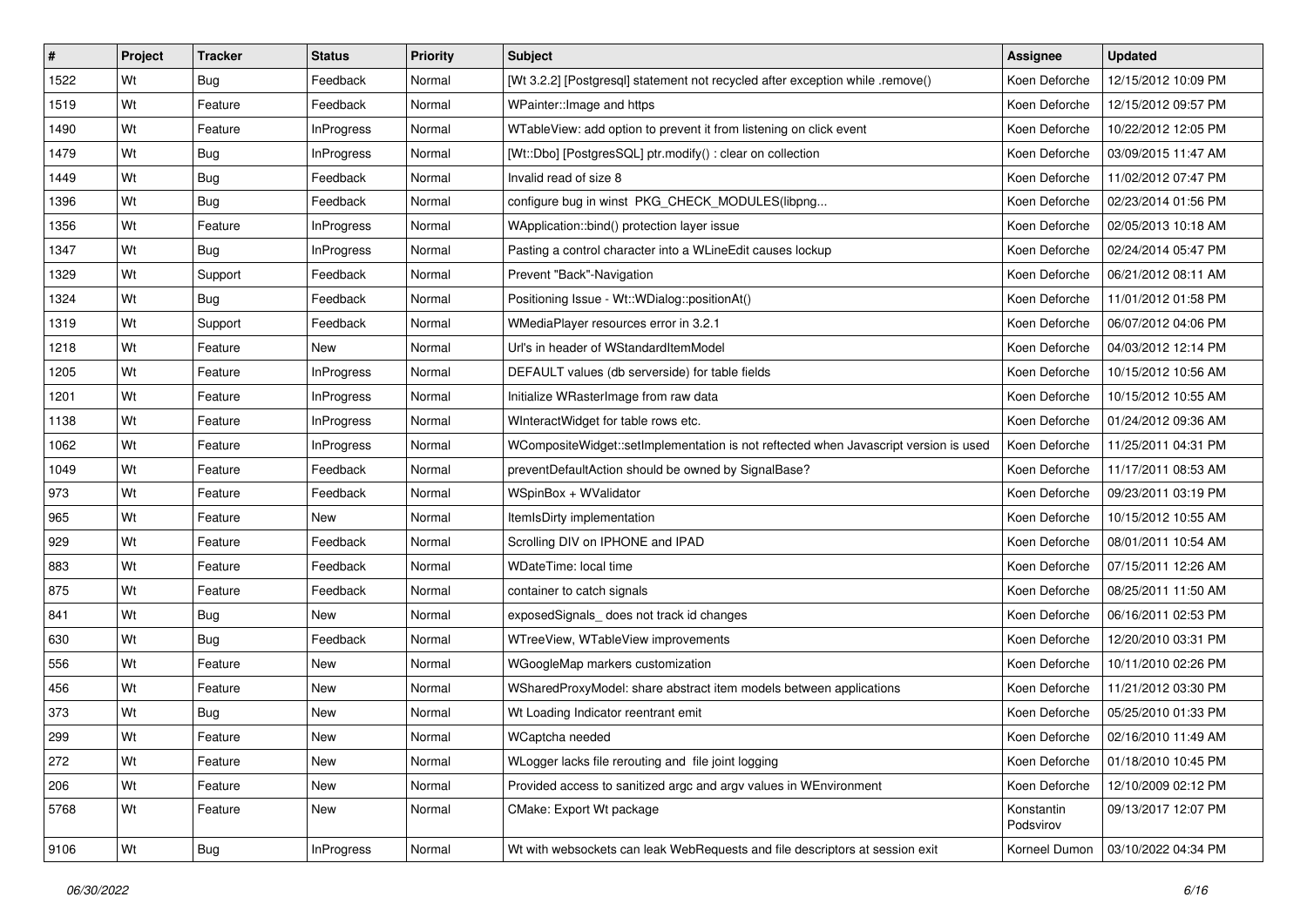| #     | Project | <b>Tracker</b> | <b>Status</b>     | <b>Priority</b> | <b>Subject</b>                                                                                                | <b>Assignee</b>        | <b>Updated</b>      |
|-------|---------|----------------|-------------------|-----------------|---------------------------------------------------------------------------------------------------------------|------------------------|---------------------|
| 8732  | Wt      | Support        | New               | Normal          | Continuous Plotting of Live data on WCartesianChart                                                           | Korneel Dumon          | 07/06/2021 05:38 PM |
| 8005  | Wt      | Feature        | New               | Normal          | Custom Query in DBO                                                                                           | Korneel Dumon          | 01/28/2021 10:18 AM |
| 7740  | Wt      | Support        | New               | Normal          | setValueStyleClass has no visual effect                                                                       | Korneel Dumon          | 04/13/2021 12:16 PM |
| 6348  | Wt      | Support        | New               | Normal          | Wt::WFileUpload::setDisplayWidget                                                                             | Korneel Dumon          | 05/02/2018 05:37 PM |
| 6160  | Wt      | Feature        | <b>InProgress</b> | Normal          | WFileDropWidget fallback to WFileUpload for mobile                                                            | Korneel Dumon          | 11/22/2017 10:09 AM |
| 3244  | Wt      | Bug            | New               | Normal          | Add example using Twitter Bootstrap 3 grid layout                                                             | Korneel Dumon          | 06/04/2014 07:53 PM |
| 3266  | Wt      | <b>Bug</b>     | Feedback          | Normal          | can not set new layout                                                                                        | Michael Vilsker        | 06/25/2014 02:44 PM |
| 2861  | Wt      | Bug            | Feedback          | Normal          | Mysgl And MariaDB Query And Tuple                                                                             | <b>Michael Vilsker</b> | 05/27/2014 04:29 PM |
| 5597  | Wt      | Bug            | <b>InProgress</b> | Normal          | setTransient on WPopupWidget not effective on iOS                                                             | Michiel Derhaeg        | 04/03/2017 03:35 PM |
| 6070  | Wt      | Feature        | <b>New</b>        | Normal          | HTML5 geolocation                                                                                             | Osman Zakir            | 10/29/2017 03:41 PM |
| 6069  | Wt      | Feature        | New               | Normal          | Google Maps geolocation API                                                                                   | Osman Zakir            | 10/28/2017 11:43 PM |
| 5943  | Wt      | Support        | <b>New</b>        | Normal          | Tutorials and Documentation - If possible, please improve                                                     | Osman Zakir            | 09/21/2017 05:42 PM |
| 5755  | Wt      | Feature        | <b>New</b>        | Normal          | Google Maps geolocation API                                                                                   | Osman Zakir            | 06/08/2017 02:00 PM |
| 1825  | Wt      | Feature        | <b>InProgress</b> | Normal          | Stream webcam video with WMediaPlayer                                                                         | Pieter Verberck        | 06/06/2013 01:14 PM |
| 10362 | Wt      | Bug            | Resolved          | Normal          | WPanel::setCollapsed segfaults with WBootstrap5Theme                                                          | Roel Standaert         | 06/28/2022 12:29 PM |
| 10348 | Wt      | Bug            | Resolved          | Normal          | Postgres: reentrant statement use with bound parameters results in "Binding too many<br>parameters" exception | Roel Standaert         | 06/28/2022 12:29 PM |
| 10341 | Wt      | Bug            | Resolved          | Normal          | JavaScript validators don't take input mask into account                                                      | Roel Standaert         | 06/28/2022 12:29 PM |
| 10254 | Wt      | Improvements   | Resolved          | Normal          | Remove Skia                                                                                                   | <b>Roel Standaert</b>  | 05/11/2022 12:28 PM |
| 10248 | Wt      | Improvements   | Resolved          | Normal          | Bite the bullet and purge tabs from Wt source code                                                            | Roel Standaert         | 05/30/2022 08:59 AM |
| 10019 | Wt      | Bug            | Resolved          | Normal          | Follow up issue for issue #9922: Empty server pushes are not properly discarded                               | Roel Standaert         | 05/11/2022 12:28 PM |
| 9861  | Wt      | Feature        | Resolved          | Normal          | Build wtwithgt with Qt 6                                                                                      | Roel Standaert         | 06/28/2022 04:52 PM |
| 9596  | Wt      | Bug            | <b>InProgress</b> | Normal          | Possible regression with Wt Dbo floating-point precision (Postgres backend)                                   | Roel Standaert         | 03/10/2022 03:23 PM |
| 9595  | Wt      | Bug            | <b>InProgress</b> | Normal          | Consider improvements to Wt Dbo floating-point round-trip/precision (Postgres backend)                        | Roel Standaert         | 03/10/2022 03:24 PM |
| 8801  | Wt      | Improvements   | <b>InProgress</b> | Normal          | Adopt a policy for the minimum version of main dependencies                                                   | Roel Standaert         | 03/10/2022 03:24 PM |
| 7687  | Wt      | <b>Bug</b>     | Feedback          | Normal          | OIDC example not redirecting to authorization endpoint with Javascript enabled                                | Roel Standaert         | 06/22/2021 10:21 AM |
| 7228  | Wt      | Feature        | <b>InProgress</b> | Normal          | Mobile Usability for TimeEdit & DateEdit                                                                      | Roel Standaert         | 06/29/2022 02:03 PM |
| 7054  | Wt      | Bug            | <b>InProgress</b> | Normal          | WTableView can lose synchronization during resize and display "Loading" when data is<br>available             | Roel Standaert         | 05/31/2019 09:51 AM |
| 6722  | Wt      | <b>Bug</b>     | New               | Normal          | high number of bar charts failure                                                                             | Roel Standaert         | 11/12/2018 05:10 PM |
| 6213  | Wt      | Bug            | New               | Normal          | bootstrap progress-bar does not update correctly                                                              | Roel Standaert         | 01/22/2018 12:48 PM |
| 6028  | Wt      | Bug            | New               | Normal          | ItemIsXHTMLText flag in WAbstractChartModel causes crash when chart is rendered                               | Roel Standaert         | 10/19/2017 08:33 PM |
| 5649  | Wt      | Feature        | New               | Normal          | Add an API to WIOService to cancel scheduled tasks                                                            | Roel Standaert         | 04/11/2017 01:26 PM |
| 5559  | Wt      | <b>Bug</b>     | Feedback          | Normal          | Server push - concurrency issue                                                                               | Roel Standaert         | 01/16/2018 02:41 PM |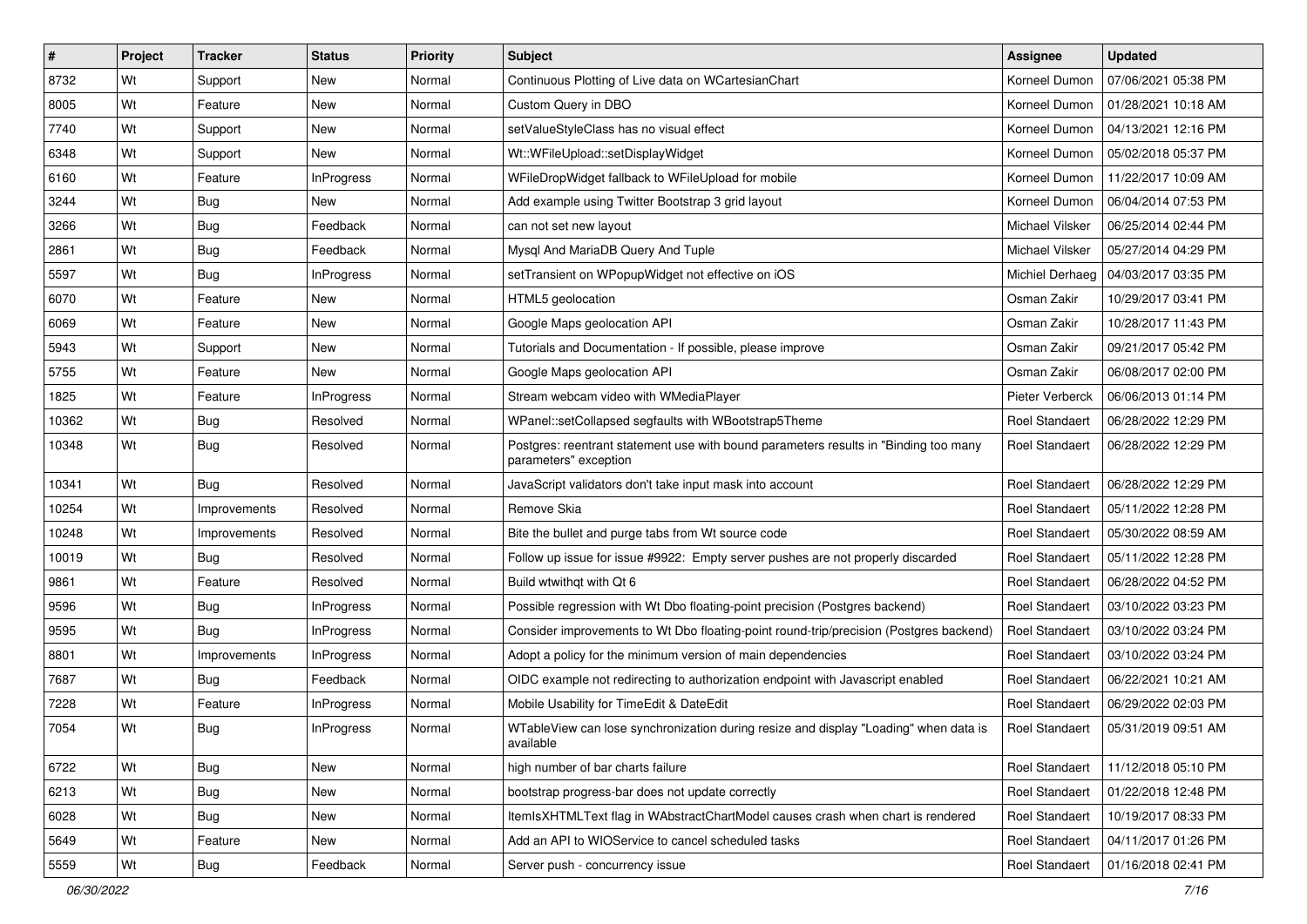| $\pmb{\sharp}$ | Project | <b>Tracker</b> | <b>Status</b>     | <b>Priority</b> | <b>Subject</b>                                                                                      | <b>Assignee</b>       | <b>Updated</b>      |
|----------------|---------|----------------|-------------------|-----------------|-----------------------------------------------------------------------------------------------------|-----------------------|---------------------|
| 4981           | Wt      | Support        | New               | Normal          | WTreeView + multiline items                                                                         | <b>Roel Standaert</b> | 02/21/2018 04:37 PM |
| 4974           | Wt      | <b>Bug</b>     | Feedback          | Normal          | WLoadingIndicator does not show up when using WebSockets                                            | Roel Standaert        | 04/03/2017 10:57 AM |
| 4948           | Wt      | Feature        | <b>InProgress</b> | Normal          | WPanel collapse icons hard coded                                                                    | Roel Standaert        | 07/05/2016 02:04 PM |
| 4936           | Wt      | Bug            | Feedback          | Normal          | Dbo backend reconnect and reentract statement exception                                             | Roel Standaert        | 07/13/2016 05:36 PM |
| 4923           | Wt      | Bug            | Feedback          | Normal          | WLineEdit                                                                                           | Roel Standaert        | 06/16/2016 12:44 PM |
| 4890           | Wt      | Support        | Feedback          | Normal          | Scrolling many WPaintedWidgets and chrome 50 performance regression                                 | Roel Standaert        | 06/27/2016 12:33 PM |
| 4516           | Wt      | <b>Bug</b>     | Feedback          | Normal          | WFileUpload not redering on IE & Edge                                                               | Roel Standaert        | 10/29/2015 05:19 PM |
| 4380           | Wt      | Feature        | <b>InProgress</b> | Normal          | WTableView: support for multiple column sorting                                                     | Roel Standaert        | 11/10/2016 12:01 AM |
| 8508           | Wt      | Feature        | New               | Normal          | Use C++20's time zone support in std::chrono by default if supported.                               | ruben kindt           | 09/03/2021 03:51 PM |
| 7986           | Wt      | Feature        | New               | Normal          | Consider optimizing updates by only changing changed form values?                                   | ruben kindt           | 09/14/2021 09:45 AM |
| 10543          | Wt      | <b>Bug</b>     | Resolved          | Normal          | Missing timeout default initialization in FixedSqlConnectionPool                                    | Steven Köhler         | 06/28/2022 12:29 PM |
| 10483          | Wt      | Bug            | Resolved          | Normal          | Possible segmentation fault in WebSession during application creation                               | Steven Köhler         | 06/28/2022 12:29 PM |
| 10482          | Wt      | Bug            | Resolved          | Normal          | Wt creates invalid HTML/CSS                                                                         | Steven Köhler         | 06/28/2022 12:29 PM |
| 3541           | Wt      | Feature        | Feedback          | Normal          | [http] Missing HTTP status                                                                          | <b>Thomas Saquet</b>  | 09/01/2014 06:30 PM |
| 5963           | Wt      | Support        | <b>New</b>        | Normal          | HTTPS server in wthttpd - Error: failed to select ciphers for cipher list                           | Wim Dumon             | 10/03/2017 07:40 PM |
| 5643           | Wt      | Feature        | New               | Normal          | Consider suppressing some VC++ warnings to have a cleaner build output                              | Wim Dumon             | 04/07/2017 06:10 PM |
| 5324           | Wt      | Bug            | New               | Normal          | Win32 binary releases: include .lib files for openssl                                               | Wim Dumon             | 10/06/2016 12:56 AM |
| 5256           | Wt      | Bug            | New               | Normal          | Linking errors with Pre-built binaries for Visual Studio                                            | Wim Dumon             | 09/09/2016 05:46 PM |
| 3884           | Wt      | <b>Bug</b>     | New               | Normal          | server-side PNG and UTF-8                                                                           | Wim Dumon             | 03/09/2015 07:20 PM |
| 3786           | Wt      | Bug            | <b>InProgress</b> | Normal          | Wt: fatal error: error executing prepared statement Lost connection to MySQL server<br>during query | Wim Dumon             | 03/02/2015 01:26 PM |
| 3738           | Wt      | Bug            | New               | Normal          | Wt fails to compile WIOService with Cygwin                                                          | Wim Dumon             | 03/02/2015 11:41 AM |
| 3707           | Wt      | Support        | Feedback          | Normal          | I don't know why I'm getting: [error] "Wt: decodeSignal(): signal 's7' not exposed"                 | Wim Dumon             | 05/26/2017 09:46 PM |
| 3654           | Wt      | Support        | <b>InProgress</b> | Normal          | Unhandled exception occurs when running some Wt example as ISAPI in IIS 8.                          | Wim Dumon             | 04/22/2016 05:06 AM |
| 3645           | Wt      | Support        | New               | Normal          | i want to compile wt, and use wtdbomysql, but an error occurred                                     | Wim Dumon             | 11/05/2014 10:52 AM |
| 3606           | Wt      | Feature        | <b>InProgress</b> | Normal          | Make WGLWidget interface as identical as possible to Qt's QGLWidget                                 | Wim Dumon             | 11/12/2014 05:45 PM |
| 3572           | Wt      | <b>Bug</b>     | Feedback          | Normal          | wt 3.3.3 failed to compile Ddo::mysqlend for supporting the newest version of MySQL                 | Wim Dumon             | 10/06/2014 12:16 PM |
| 3556           | Wt      | Bug            | InProgress        | Normal          | incorrect link library for libhpdfd.dll in Wt-3.3.3-msvs2010-Windows-x86-SDK                        | Wim Dumon             | 09/09/2014 09:12 PM |
| 3552           | Wt      | <b>Bug</b>     | Feedback          | Normal          | Can't get the input of a WTextArea when the user copy and paste a very long text into it            | Wim Dumon             | 10/15/2014 01:52 PM |
| 3547           | Wt      | <b>Bug</b>     | New               | Normal          | Double Clicking the Navbar Toggle Button Causes Menu Toggle to Fail                                 | Wim Dumon             | 08/26/2014 09:44 PM |
| 3537           | Wt      | Support        | <b>InProgress</b> | Normal          | Client SSL Intermittently Works                                                                     | Wim Dumon             | 10/15/2014 12:23 AM |
| 2901           | Wt      | <b>Bug</b>     | Feedback          | Normal          | Application sessions are not always terminated cleanly                                              | Wim Dumon             | 05/27/2014 04:29 PM |
| 2896           | Wt      | <b>Bug</b>     | New               | Normal          | Delete the pointer for WFileResource after download finish                                          | Wim Dumon             | 05/27/2014 04:29 PM |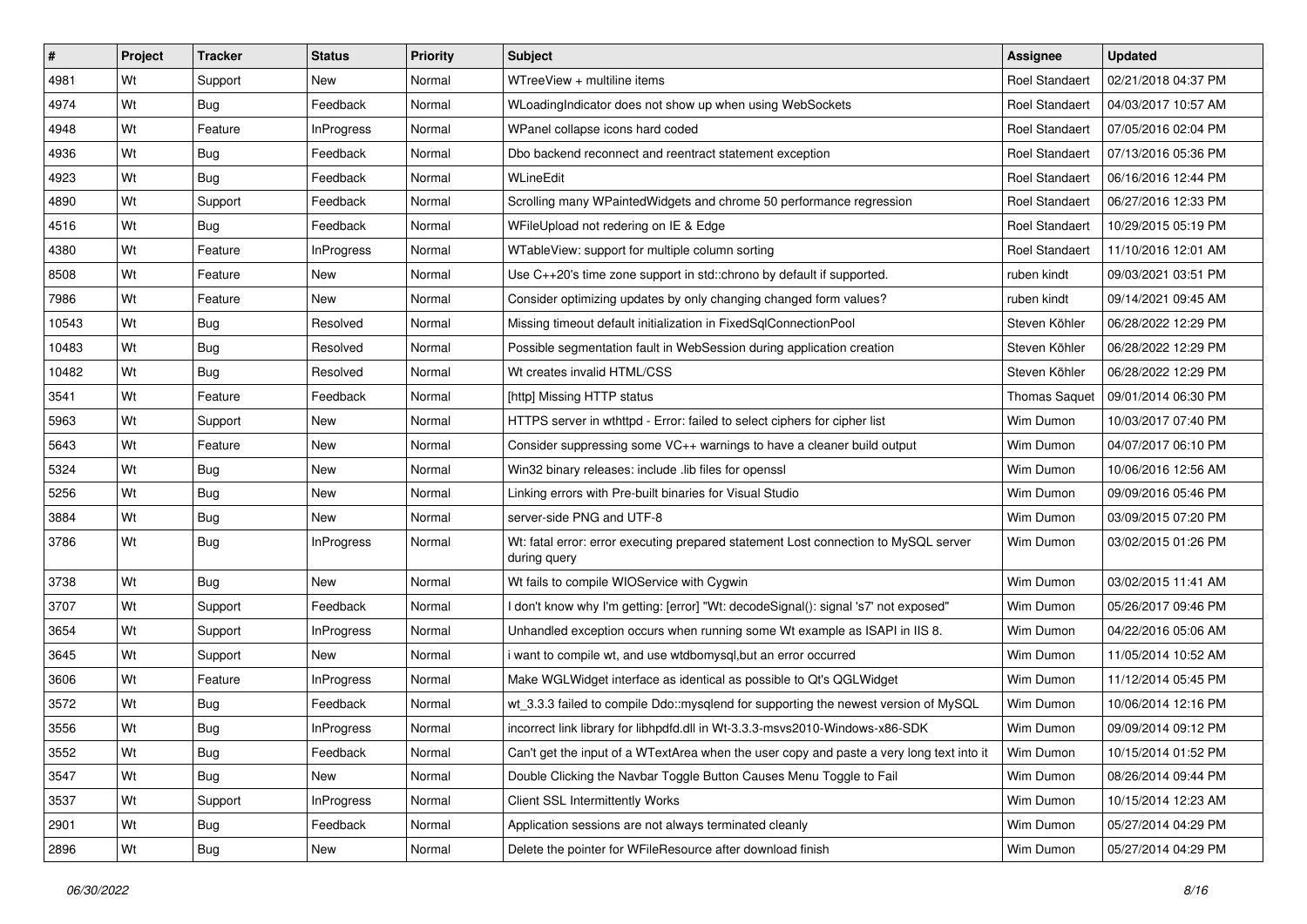| #     | Project | <b>Tracker</b> | <b>Status</b>     | <b>Priority</b> | Subject                                                                                              | <b>Assignee</b> | <b>Updated</b>      |
|-------|---------|----------------|-------------------|-----------------|------------------------------------------------------------------------------------------------------|-----------------|---------------------|
| 2746  | Wt      | <b>Bug</b>     | New               | Normal          | WTagCloud                                                                                            | Wim Dumon       | 03/10/2014 06:49 PM |
| 2714  | Wt      | Feature        | Feedback          | Normal          | [PROJECT] Issues should contain links to the relevant repository-commit                              | Wim Dumon       | 02/27/2014 06:24 PM |
| 2700  | Wt      | Support        | Feedback          | Normal          | Memory leaks diagnose                                                                                | Wim Dumon       | 02/24/2014 05:45 PM |
| 2627  | Wt      | <b>Bug</b>     | Feedback          | Normal          | MySQL UTF8 problem                                                                                   | Wim Dumon       | 02/05/2014 06:01 PM |
| 2624  | Wt      | Support        | Feedback          | Normal          | QT (QImage Save Function not working in iis server)                                                  | Wim Dumon       | 02/05/2014 06:02 PM |
| 2606  | Wt      | <b>Bug</b>     | Feedback          | Normal          | DashLine is not working when used as a style of WPen:                                                | Wim Dumon       | 02/05/2014 06:02 PM |
| 2353  | Wt      | Feature        | Feedback          | Normal          | Load certificate and private key from a X509 object and EVP_PKEY object                              | Wim Dumon       | 10/23/2013 03:18 PM |
| 2305  | Wt      | Feature        | <b>New</b>        | Normal          | Qt3D                                                                                                 | Wim Dumon       | 11/11/2014 05:25 PM |
| 2203  | Wt      | Bug            | Feedback          | Normal          | cmath round problem                                                                                  | Wim Dumon       | 09/16/2013 10:30 PM |
| 2202  | Wt      | Feature        | Feedback          | Normal          | Parent WObject parameter in WTimer single shot function                                              | Wim Dumon       | 09/16/2013 10:29 PM |
| 2195  | Wt      | Support        | InProgress        | Normal          | Popup MessageBox fails in NavigationBar Widget                                                       | Wim Dumon       | 02/19/2014 12:55 AM |
| 1991  | Wt      | Support        | Feedback          | Normal          | WT in QTCreator Windows                                                                              | Wim Dumon       | 07/10/2013 01:08 AM |
| 1989  | Wt      | Support        | <b>InProgress</b> | Normal          | Please consider releasing Dbo with more permissive (LGPL, MIT, BSD) license                          | Wim Dumon       | 09/15/2014 03:26 PM |
| 1810  | Wt      | Support        | Feedback          | Normal          | <b>Build Error</b>                                                                                   | Wim Dumon       | 04/04/2013 09:15 AM |
| 1361  | Wt      | Feature        | InProgress        | Normal          | Add native persistence/serialization to Widgets                                                      | Wim Dumon       | 07/31/2013 01:18 PM |
| 490   | Wt      | Feature        | <b>InProgress</b> | Normal          | Provide progress information for file uploads                                                        | Wim Dumon       | 11/12/2010 09:54 AM |
| 470   | Wt      | Feature        | <b>InProgress</b> | Normal          | please add python binding                                                                            | Wim Dumon       | 07/31/2013 12:33 PM |
| 4855  | Wt      | Support        | Feedback          | Normal          | drawText issue                                                                                       | Yoika Ghysens   | 05/24/2016 02:07 PM |
| 4733  | Wt      | <b>Bug</b>     | Feedback          | Normal          | WSuggestionPopup does not fire WFormWidget 'changed' signal                                          | Yoika Ghysens   | 05/03/2016 12:20 PM |
| 10566 | Wt      | Improvements   | New               | Normal          | Modernize CMake                                                                                      |                 | 06/28/2022 04:43 PM |
| 10512 | Wt      | <b>Bug</b>     | <b>New</b>        | Normal          | After the model is reset, elements in WTreeView no longer respect the disabled status of<br>the view |                 | 06/21/2022 01:22 PM |
| 10507 | Wt      | <b>Bug</b>     | New               | Normal          | Memory Leaks and Memory Access errors in WT 4.7.2                                                    |                 | 06/17/2022 01:09 PM |
| 10488 | Wt      | <b>Bug</b>     | Review            | Normal          | no more keepAlive sent after long polling error                                                      |                 | 06/14/2022 08:52 AM |
| 10485 | Wt      | <b>Bug</b>     | New               | Normal          | Cannot build on macos                                                                                |                 | 06/13/2022 03:23 PM |
| 10382 | Wt      | Improvements   | New               | Normal          | Allow different upload mechanism for WFileDropWidget                                                 |                 | 05/19/2022 08:51 AM |
| 10364 | Wt      | Feature        | New               | Normal          | WBootstrap5Theme: re-add support for collapsible WPanel?                                             |                 | 05/16/2022 04:28 PM |
| 10356 | Wt      | Bug            | New               | Normal          | The "resizable" property of a WDialog cannot be reset                                                |                 | 05/16/2022 01:59 PM |
| 10354 | Wt      | <b>Bug</b>     | New               | Normal          | WDateEdit\WDatePicker cast bug                                                                       |                 | 05/16/2022 12:31 PM |
| 10303 | Wt      | Improvements   | New               | Normal          | WTemplate: support extra args as attributes                                                          |                 | 05/06/2022 09:09 PM |
| 10294 | Wt      | <b>Bug</b>     | New               | Normal          | Wt-auth-login using outdated css                                                                     |                 | 05/04/2022 09:51 PM |
| 10288 | Wt      | <b>Bug</b>     | New               | Normal          | Bootstrap5: widget manually stylized with only "btn" is being appended "btn<br>btn-secondary"        |                 | 05/03/2022 11:25 PM |
| 10238 | Wt      | Bug            | New               | Normal          | The tristate checkbox updates its state too late after being clicked                                 |                 | 04/25/2022 10:20 AM |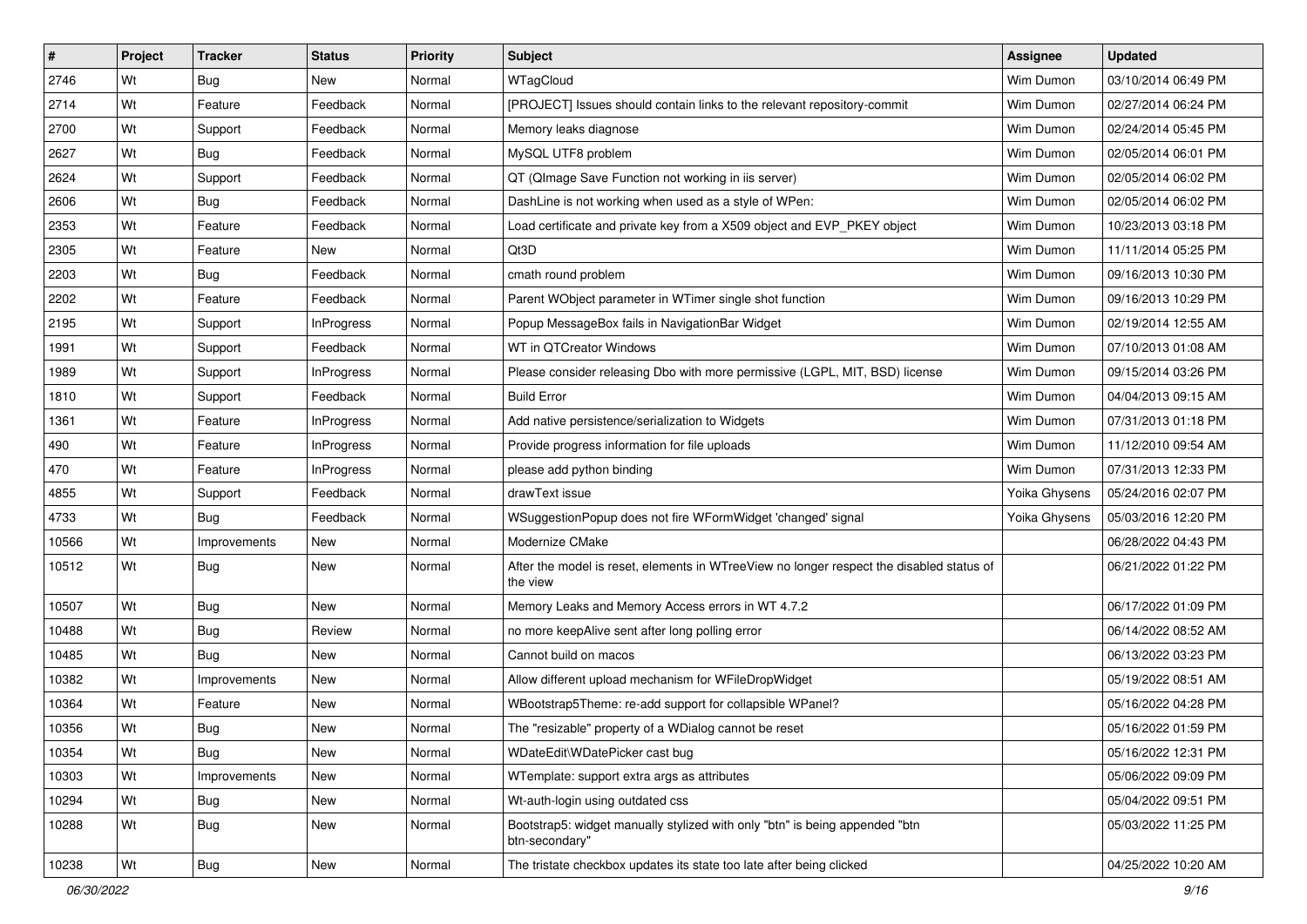| #     | Project | <b>Tracker</b> | <b>Status</b> | Priority | Subject                                                                                           | <b>Assignee</b> | <b>Updated</b>      |
|-------|---------|----------------|---------------|----------|---------------------------------------------------------------------------------------------------|-----------------|---------------------|
| 10211 | Wt      | <b>Bug</b>     | New           | Normal   | The order of states when clicking the tristate checkbox is wrong initially                        |                 | 04/20/2022 03:17 PM |
| 10196 | Wt      | Bug            | New           | Normal   | doJavaScript() unexpected behavior                                                                |                 | 04/19/2022 04:47 PM |
| 10179 | Wt      | Bug            | New           | Normal   | Bootstrap 5: incorrect style classes set in drop down menus                                       |                 | 04/14/2022 09:24 PM |
| 10137 | Wt      | Improvements   | New           | Normal   | Uncaught exceptions in handleRequest crash the application                                        |                 | 04/08/2022 11:59 AM |
| 10136 | Wt      | Bug            | New           | Normal   | WebRenderer::serveError leaks error details to end user                                           |                 | 04/08/2022 11:33 AM |
| 10020 | Wt      | Bug            | New           | Normal   | Questionable setOverflow(Overflow::Hidden) in WStackedWidget (bootstrap5)                         |                 | 03/28/2022 02:07 PM |
| 9939  | Wt      | Feature        | New           | Normal   | Consider exposing configuration as an API                                                         |                 | 03/16/2022 07:53 AM |
| 9938  | Wt      | <b>Bug</b>     | Review        | Normal   | Close button not displayed correctly in dialog in Bootstrap 5                                     |                 | 03/24/2022 08:58 AM |
| 9923  | Wt      | Bug            | Review        | Normal   | WFileDropWidget dropcover style added while not accepting drops                                   |                 | 03/22/2022 02:56 PM |
| 9881  | Wt      | Support        | New           | Normal   | Using bootstrap 5                                                                                 |                 | 03/07/2022 04:32 PM |
| 9864  | Wt      | Bug            | New           | Normal   | Wt::Signal doesn't properly bind to function object with 4 or more arguments                      |                 | 03/04/2022 12:06 PM |
| 9836  | Wt      | Support        | New           | Normal   | WLineEdit font size                                                                               |                 | 03/01/2022 10:06 PM |
| 9811  | Wt      | Bug            | New           | Normal   | Run problem                                                                                       |                 | 03/07/2022 10:23 PM |
| 9745  | Wt      | Feature        | New           | Normal   | Dbo: LRU prepared statement cache                                                                 |                 | 02/14/2022 04:53 PM |
| 9728  | Wt      | <b>Bug</b>     | <b>New</b>    | Normal   | WSuggestionPopup may be truncated by parent widget if the parent has vertical scrollbar           |                 | 02/08/2022 02:32 PM |
| 9725  | Wt      | Feature        | New           | Normal   | Add manual multi-threading support                                                                |                 | 02/08/2022 11:08 PM |
| 9700  | Wt      | Support        | <b>New</b>    | Normal   | Log Y-Axis on WCartesianChart not displaying expected tick labels                                 |                 | 02/04/2022 02:18 PM |
| 9678  | Wt      | Bug            | New           | Normal   | Crash in Wt::Dbo if we clear a collection and add an item.                                        |                 | 02/10/2022 10:40 AM |
| 9644  | Wt      | Bug            | New           | Normal   | Chart legend formatting                                                                           |                 | 01/24/2022 12:52 PM |
| 9622  | Wt      | Bug            | New           | Normal   | Wrong positioning of the WPopupMenu                                                               |                 | 01/17/2022 02:57 PM |
| 9615  | Wt      | <b>Bug</b>     | New           | Normal   | Missing handling of drop event in WAbstractProxyModel and WStandardItemModel                      |                 | 01/13/2022 01:48 PM |
| 9589  | Wt      | <b>Bug</b>     | New           | Normal   | Wt does not always show the indicator between the rows if dropping on an item is also<br>allowed. |                 | 01/25/2022 03:19 PM |
| 9556  | Wt      | Bug            | New           | Normal   | Cannot hide widgets with bootstrap5 d-* classes                                                   |                 | 01/01/2022 09:25 PM |
| 9506  | Wt      | Bug            | New           | Normal   | Cannot move callbacks                                                                             |                 | 12/15/2021 06:02 PM |
| 9493  | Wt      | Feature        | New           | Normal   | Make Wt bindable                                                                                  |                 | 12/14/2021 09:28 PM |
| 9467  | Wt      | Support        | New           | Normal   | Loading background                                                                                |                 | 12/08/2021 03:29 PM |
| 9442  | Wt      | Feature        | Review        | Normal   | Wt::Dbo::Query suggestions                                                                        |                 | 03/10/2022 02:57 PM |
| 9422  | Wt      | <b>Bug</b>     | New           | Normal   | Probable bug in Chart Axis                                                                        |                 | 12/01/2021 02:47 AM |
| 9421  | Wt      | Support        | New           | Normal   | WGoogleMap addlconMarker                                                                          |                 | 12/08/2021 03:35 PM |
| 9350  | Wt      | Improvements   | New           | Normal   | Allow for customization of Bootstrap 5 theme                                                      |                 | 03/10/2022 03:22 PM |
| 9343  | Wt      | Improvements   | New           | Normal   | (How to) Add switch widget to Wt                                                                  |                 | 11/16/2021 02:57 PM |
| 9328  | Wt      | <b>Bug</b>     | Review        | Normal   | Strange XHTML ToolTip positioning                                                                 |                 | 03/10/2022 03:35 PM |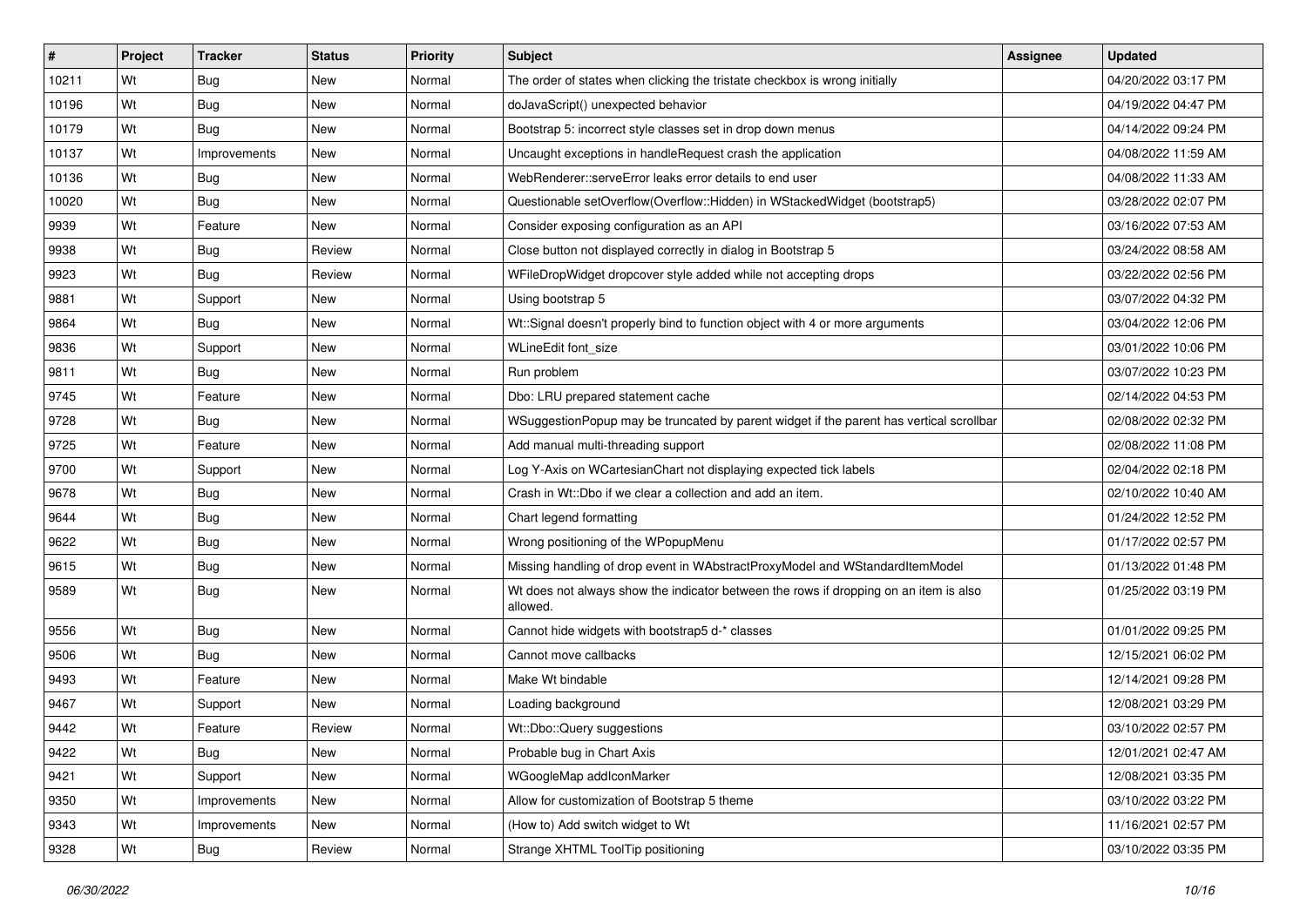| #    | Project | <b>Tracker</b> | <b>Status</b>     | <b>Priority</b> | <b>Subject</b>                                                                                    | <b>Assignee</b> | <b>Updated</b>      |
|------|---------|----------------|-------------------|-----------------|---------------------------------------------------------------------------------------------------|-----------------|---------------------|
| 9295 | Wt      | <b>Bug</b>     | New               | Normal          | Wt::WMenuItem SetIcon not working                                                                 |                 | 11/30/2021 11:27 AM |
| 9284 | Wt      | <b>Bug</b>     | New               | Normal          | WTableView does not layout correctly when inside a WTabWidget                                     |                 | 03/09/2022 03:49 PM |
| 9265 | Wt      | Bug            | New               | Normal          | WBorderLayout documentation error                                                                 |                 | 03/10/2022 03:23 PM |
| 9241 | Wt      | Improvements   | New               | Normal          | Support multiple Reply-To addresses inside Wt::Mail::Message                                      |                 | 10/20/2021 04:38 PM |
| 9207 | Wt      | Improvements   | <b>New</b>        | Normal          | Follow up on Bootstrap 5 theme                                                                    |                 | 03/10/2022 03:25 PM |
| 9115 | Wt      | Improvements   | New               | Normal          | Set the version in WBootstrapTheme C'tor                                                          |                 | 10/11/2021 06:09 PM |
| 9107 | Wt      | Improvements   | New               | Normal          | New overloaded C'tor for Wt::Auth::PasswordVerifier                                               |                 | 09/27/2021 06:23 PM |
| 9088 | Wt      | <b>Bug</b>     | New               | Normal          | Http::Message copy assignment missing                                                             |                 | 09/22/2021 11:10 AM |
| 9078 | Wt      | Bug            | New               | Normal          | MySql backend c'tor dbhost parameter is passed by value instead of reference.                     |                 | 09/20/2021 06:36 PM |
| 9076 | Wt      | Bug            | Review            | Normal          | Opening popup (calendar) of Wt::WDateEdit fails in Widgetset mode on first render.                |                 | 03/10/2022 04:32 PM |
| 9063 | Wt      | Feature        | New               | Normal          | ClickHouse DBO Backend                                                                            |                 | 09/14/2021 12:29 PM |
| 9055 | Wt      | Bug            | New               | Normal          | DB2 support                                                                                       |                 | 09/09/2021 04:43 PM |
| 9046 | Wt      | Improvements   | <b>New</b>        | Normal          | WServer::post() and strand                                                                        |                 | 09/08/2021 01:52 AM |
| 9039 | Wt      | Bug            | New               | Normal          | Wt::WDateTime::toLocalDateTime not working                                                        |                 | 09/17/2021 12:13 PM |
| 8781 | Wt      | Improvements   | <b>New</b>        | Normal          | Document that the unload event is not guaranteed                                                  |                 | 03/10/2022 03:25 PM |
| 8760 | Wt      | Bug            | Review            | Normal          | Wt::Auth: resend activation mail                                                                  |                 | 03/10/2022 03:20 PM |
| 8759 | Wt      | Feature        | <b>InProgress</b> | Normal          | Add a WDateTimeEdit                                                                               |                 | 03/10/2022 03:30 PM |
| 8757 | Wt      | Improvements   | <b>New</b>        | Normal          | Setting position of WDialog                                                                       |                 | 07/01/2021 10:02 AM |
| 8730 | Wt      | Bug            | New               | Normal          | Unexpected "order by (SELECT NULL)" when setting a limit                                          |                 | 07/08/2021 01:18 PM |
| 8718 | Wt      | Support        | <b>New</b>        | Normal          | About Wt.WT.updateDelay                                                                           |                 | 07/06/2021 05:18 PM |
| 8714 | Wt      | Bug            | New               | Normal          | Security bug: WAnchor should set rel="noopener" when opening a link that opens in a<br>new window |                 | 06/20/2021 07:36 PM |
| 8711 | Wt      | Support        | <b>New</b>        | Normal          | Loading Y-axis values on moving Live 2D graph using WCartesianChart                               |                 | 06/18/2021 05:15 PM |
| 8707 | Wt      | Support        | New               | Normal          | How to upload a file with javascript?                                                             |                 | 08/21/2021 11:14 PM |
| 8660 | Wt      | Improvements   | New               | Normal          | Make redirect the default OAuth method?                                                           |                 | 03/10/2022 03:26 PM |
| 8630 | Wt      | Feature        | <b>New</b>        | Normal          | Update DB                                                                                         |                 | 06/03/2021 11:09 AM |
| 8629 | Wt      | Improvements   | New               | Normal          | Change JavaScript minifier                                                                        |                 | 06/03/2021 10:25 AM |
| 8620 | Wt      | Feature        | New               | Normal          | Consider improvements to the API to prevent bugs like issue #7669                                 |                 | 06/02/2021 09:43 PM |
| 8608 | Wt      | Support        | New               | Normal          | Wt::Dbo: how to avoid creation of prepared statements?                                            |                 | 06/01/2021 12:42 PM |
| 8602 | Wt      | <b>Bug</b>     | New               | Normal          | No changed() signal when toggling a check box programmatically                                    |                 | 03/10/2022 03:27 PM |
| 8544 | Wt      | <b>Bug</b>     | New               | Normal          | WFileUpload : uploaded signal never called                                                        |                 | 05/21/2021 10:43 AM |
| 8526 | Wt      | Support        | New               | Normal          | Widget example code for Constellation plot                                                        |                 | 05/19/2021 10:20 AM |
| 8458 | Wt      | Feature        | New               | Normal          | WKeyEvent don't give access to JavaScriptEvent jsEvent_on wt4                                     |                 | 05/21/2021 11:24 AM |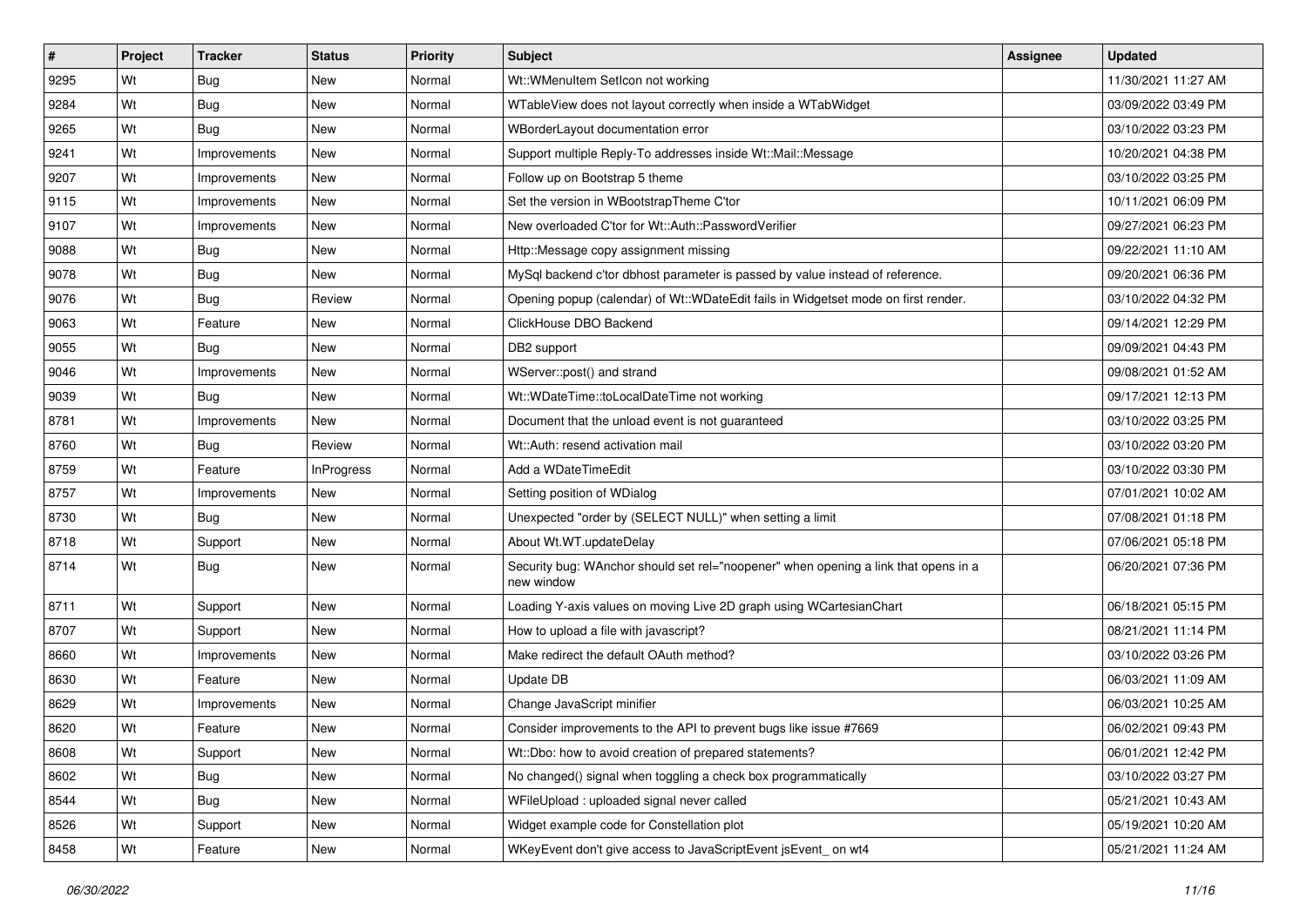| $\vert$ # | Project | <b>Tracker</b> | <b>Status</b>     | <b>Priority</b> | <b>Subject</b>                                                                                                                    | <b>Assignee</b> | <b>Updated</b>      |
|-----------|---------|----------------|-------------------|-----------------|-----------------------------------------------------------------------------------------------------------------------------------|-----------------|---------------------|
| 8434      | Wt      | Support        | New               | Normal          | The best IDE and compiler $C_{++}$ for Wt development on Ubuntu                                                                   |                 | 05/03/2021 11:37 AM |
| 8416      | Wt      | Bug            | New               | Normal          | Wt crashes in ~Configuration                                                                                                      |                 | 04/28/2021 03:25 PM |
| 8378      | Wt      | <b>Bug</b>     | <b>InProgress</b> | Normal          | WStandardItemModel::sort doesn't work when the items are created lazily.                                                          |                 | 04/27/2021 09:00 PM |
| 8366      | Wt      | Bug            | Feedback          | Normal          | Auth widget needs reload                                                                                                          |                 | 06/10/2021 08:43 AM |
| 8332      | Wt      | Bug            | New               | Normal          | Cannot compile wt 4.5.0 on raspbian                                                                                               |                 | 04/12/2021 08:07 PM |
| 8321      | Wt      | Feature        | <b>New</b>        | Normal          | Consider WResource::setChanged enhancement to invalidate stale WResource links                                                    |                 | 04/08/2021 05:37 PM |
| 8295      | Wt      | Feature        | New               | Normal          | Improve handling of WStringListModel methods insertString and addString                                                           |                 | 03/31/2021 12:17 AM |
| 8287      | Wt      | Feature        | <b>New</b>        | Normal          | Support Listening on UNIX Socket for HTTP Server.                                                                                 |                 | 03/27/2021 11:21 PM |
| 8278      | Wt      | Support        | New               | Normal          | Invisible widget                                                                                                                  |                 | 03/31/2021 12:50 PM |
| 8213      | Wt      | Bug            | New               | Normal          | The result of the function WTreeView::scrollTo is wrong if any parent of the element is<br>collapsed.                             |                 | 03/17/2021 03:38 PM |
| 8201      | Wt      | Bug            | <b>New</b>        | Normal          | Buy Here Pay Here Dealership We Can Help Auto Chicago                                                                             |                 | 03/12/2021 09:00 PM |
| 8200      | Wt      | Support        | New               | Normal          | Question: WText inline image without UnsafeXHTML?                                                                                 |                 | 03/25/2021 12:14 PM |
| 8193      | Wt      | Bug            | New               | Normal          | WTableView headers layout broken without JS                                                                                       |                 | 03/11/2021 10:21 AM |
| 8158      | Wt      | Support        | <b>New</b>        | Normal          | WT application initialization in HTML file                                                                                        |                 | 03/02/2021 05:48 AM |
| 8157      | Wt      | Bug            | New               | Normal          | Message box initiated in embedded widget can't show icon                                                                          |                 | 02/27/2021 06:37 AM |
| 8156      | Wt      | Bug            | <b>New</b>        | Normal          | X-Frame-Option=SAMEORIGIN doesn't let my application be visualized inside iframe                                                  |                 | 10/20/2021 11:36 AM |
| 8151      | Wt      | Support        | New               | Normal          | <b>XMLHttpRequest error</b>                                                                                                       |                 | 03/02/2021 09:06 AM |
| 8108      | Wt      | Support        | <b>New</b>        | Normal          | Embedded widget                                                                                                                   |                 | 02/26/2021 05:26 AM |
| 8093      | Wt      | Bug            | New               | Normal          | WCartesianChart portrait size do not show the bottom axis.                                                                        |                 | 02/18/2021 10:22 AM |
| 8002      | Wt      | Bug            | <b>New</b>        | Normal          | WServer shutting down when setting breakpoint in XCode                                                                            |                 | 01/28/2021 08:26 AM |
| 8000      | Wt      | Feature        | New               | Normal          | Use XML parser for WTemplate rendering instead of simple text subsitution                                                         |                 | 02/04/2021 05:32 PM |
| 7992      | Wt      | Feature        | <b>New</b>        | Normal          | Ability to get/set image encoding or implementation dependent properties for<br>WRasterImage?                                     |                 | 01/20/2021 03:54 PM |
| 7976      | Wt      | Support        | <b>New</b>        | Normal          | WAbstractItemView and Drag and Drop                                                                                               |                 | 01/19/2021 11:52 AM |
| 7974      | Wt      | Bug            | New               | Normal          | WPopupMenu gets cut off at layout-boundaries/scrollbars                                                                           |                 | 01/24/2022 03:37 PM |
| 7970      | Wt      | <b>Bug</b>     | New               | Normal          | wthttp server may terminate after uncaught exception                                                                              |                 | 01/11/2021 08:43 PM |
| 7958      | Wt      | Bug            | <b>New</b>        | Normal          | When progressive bootstrap is enabled, setting a WContainerWidget's tag name to<br>"form" causes it to be skipped in the DOM tree |                 | 01/06/2021 02:19 PM |
| 7943      | Wt      | Feature        | New               | Normal          | std::string view support                                                                                                          |                 | 09/14/2021 12:43 PM |
| 7937      | Wt      | Support        | Feedback          | Normal          | Installing Wt on Windows with MSYS2                                                                                               |                 | 12/27/2020 02:55 PM |
| 7917      | Wt      | <b>Bug</b>     | New               | Normal          | Wt internal error; code:undefined, description: Cannot read property 'ClassName' of null                                          |                 | 12/15/2020 02:23 PM |
| 7915      | Wt      | <b>Bug</b>     | New               | Normal          | memory leak in WCartesianChart (wt3.7.0)                                                                                          |                 | 12/15/2020 03:14 PM |
| 7903      | Wt      | Bug            | New               | Normal          | Drag and drop between two views can throw.                                                                                        |                 | 12/08/2020 08:23 AM |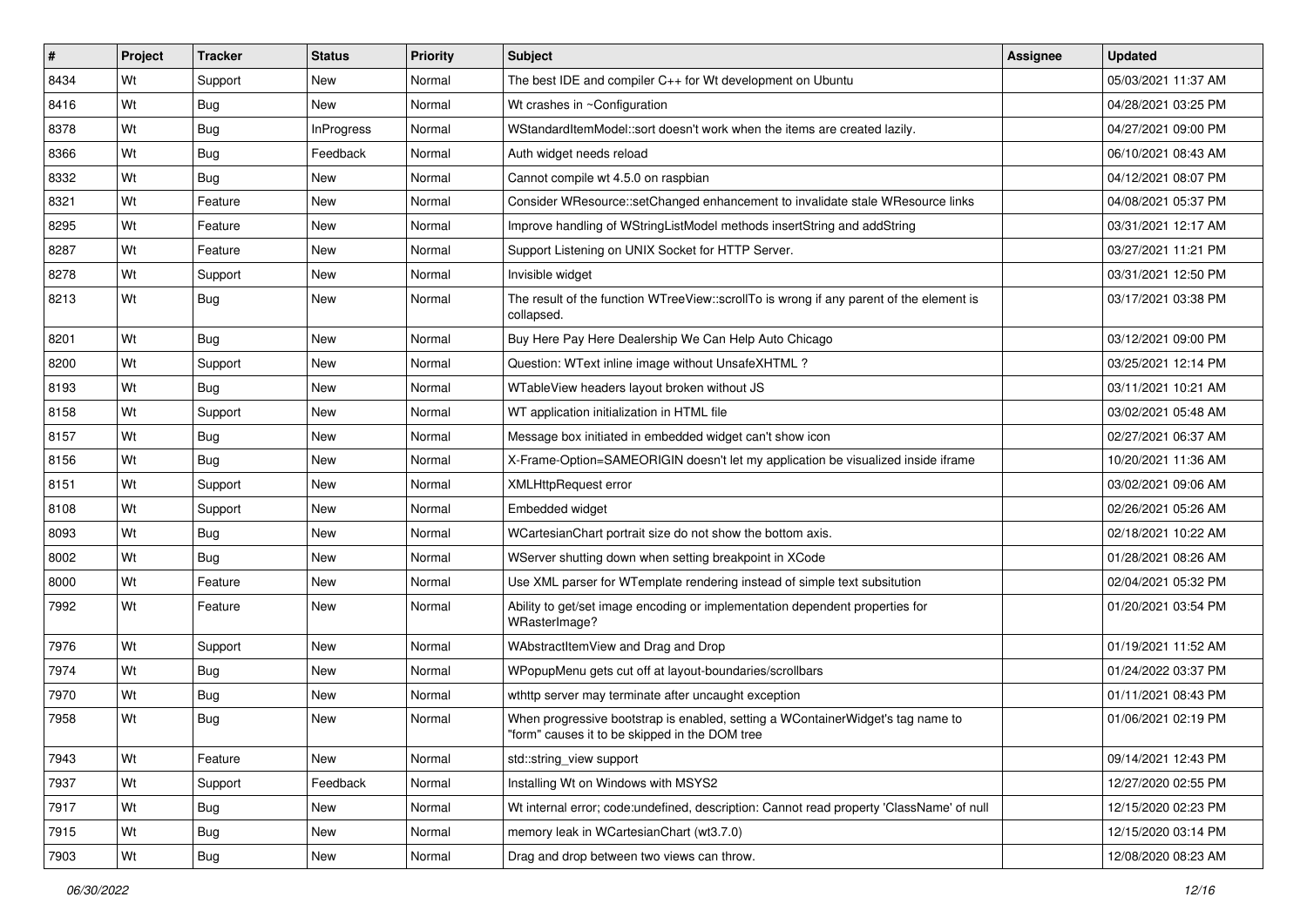| $\vert$ # | Project | <b>Tracker</b> | <b>Status</b> | <b>Priority</b> | <b>Subject</b>                                                                                                 | <b>Assignee</b> | <b>Updated</b>      |
|-----------|---------|----------------|---------------|-----------------|----------------------------------------------------------------------------------------------------------------|-----------------|---------------------|
| 7897      | Wt      | Bug            | <b>New</b>    | Normal          | Log axis scale maps value 0 to minimum of axis                                                                 |                 | 12/07/2020 01:21 PM |
| 7894      | Wt      | Feature        | New           | Normal          | Add more HTML5 input types                                                                                     |                 | 12/07/2020 01:32 PM |
| 7890      | Wt      | Support        | New           | Normal          | WTreeView and Drag and Drop                                                                                    |                 | 12/04/2020 11:12 AM |
| 7888      | Wt      | <b>Bug</b>     | <b>New</b>    | Normal          | WStringListModel::setItemData works not correct                                                                |                 | 12/03/2020 03:26 PM |
| 7881      | Wt      | Bug            | <b>New</b>    | Normal          | Modal dialog, which should be inaccessible in parallel, is getting nested                                      |                 | 01/05/2021 05:58 PM |
| 7871      | Wt      | <b>Bug</b>     | <b>New</b>    | Normal          | stuck "Loading" indication                                                                                     |                 | 11/24/2020 10:38 PM |
| 7856      | Wt      | Bug            | New           | Normal          | Native WSlider not working on progressive bootstrap                                                            |                 | 11/13/2020 10:34 AM |
| 7814      | Wt      | Feature        | Review        | Normal          | Consider supporting SameSite attribute on cookies                                                              |                 | 03/10/2022 03:32 PM |
| 7810      | Wt      | <b>Bug</b>     | <b>New</b>    | Normal          | measureText() not accurate                                                                                     |                 | 10/31/2020 07:09 PM |
| 7800      | Wt      | <b>Bug</b>     | <b>New</b>    | Normal          | WCartesianChart renders barseries over axis                                                                    |                 | 12/03/2020 02:59 PM |
| 7794      | Wt      | <b>Bug</b>     | New           | Normal          | WProgressBar can generate invalid HTML code.                                                                   |                 | 10/22/2020 03:21 PM |
| 7790      | Wt      | <b>Bug</b>     | New           | Normal          | WidentityProxyModel does not forward a call of sort method to the source model.                                |                 | 10/20/2020 04:11 PM |
| 7788      | Wt      | <b>Bug</b>     | New           | Normal          | Signal with big string does not trigger the fallback function                                                  |                 | 10/30/2020 09:52 AM |
| 7787      | Wt      | Bug            | <b>New</b>    | Normal          | WContainer setLayout calls overriden clear()                                                                   |                 | 10/17/2020 05:14 PM |
| 7786      | Wt      | Feature        | <b>New</b>    | Normal          | WStandardItemModel::insertRow returns void instead of WStandardItem*                                           |                 | 10/21/2020 12:44 PM |
| 7785      | Wt      | Feature        | <b>New</b>    | Normal          | 'key" property support                                                                                         |                 | 10/16/2020 04:31 PM |
| 7769      | Wt      | Bug            | <b>New</b>    | Normal          | Mandelbrot example not working on Ubuntu                                                                       |                 | 10/28/2020 04:42 PM |
| 7757      | Wt      | Support        | <b>New</b>    | Normal          | WebSession [error] "Wt: fatal error: Script id mismatch"                                                       |                 | 10/09/2020 08:59 AM |
| 7756      | Wt      | Bug            | <b>New</b>    | Normal          | WLayout with JavaScript implementaion does not receive size change event if the trigger<br>was WTextArea.      |                 | 10/20/2020 03:41 PM |
| 7748      | Wt      | Bug            | <b>New</b>    | Normal          | WStringListModel does not support restoring of raw indexes.                                                    |                 | 10/06/2020 02:47 PM |
| 7710      | Wt      | Support        | <b>New</b>    | Normal          | Continuations and WResource lifespan                                                                           |                 | 09/11/2020 11:09 AM |
| 7709      | Wt      | Feature        | <b>New</b>    | Normal          | <b>Add Cursors</b>                                                                                             |                 | 09/08/2020 02:43 PM |
| 7645      | Wt      | <b>Bug</b>     | <b>New</b>    | Normal          | Inconsistencies with anchor text selection and inclusion in tab chain                                          |                 | 03/10/2022 03:28 PM |
| 7602      | Wt      | Feature        | <b>New</b>    | Normal          | Add support for Dbo backend SQLite encryption using SQLCipher                                                  |                 | 11/04/2020 04:12 PM |
| 7600      | Wt      | Bug            | Feedback      | Normal          | WFileUpload Fails with Large Files                                                                             |                 | 06/24/2020 02:14 PM |
| 7598      | Wt      | Feature        | <b>New</b>    | Normal          | Consider providing independent weakSessionIds to identify private WResource URLs                               |                 | 06/02/2021 09:45 PM |
| 7593      | Wt      | Support        | New           | Normal          | ERR NETWORK CHANGED error                                                                                      |                 | 06/04/2020 10:04 AM |
| 7581      | Wt      | Feature        | <b>New</b>    | Normal          | isapi mode and internal path                                                                                   |                 | 05/25/2020 12:46 PM |
| 7516      | Wt      | <b>Bug</b>     | New           | Normal          | Calling WMenu::select(nullptr) from internalPathChanged event handler ends with<br>SIGSEGV (endless recursion) |                 | 04/08/2020 06:02 PM |
| 7512      | Wt      | Bug            | <b>New</b>    | Normal          | Auth Widget is leaking information about existing users                                                        |                 | 04/07/2020 02:52 PM |
| 7503      | Wt      | Feature        | <b>New</b>    | Normal          | Support for Forwarded header when determining client address.                                                  |                 | 03/24/2020 05:09 PM |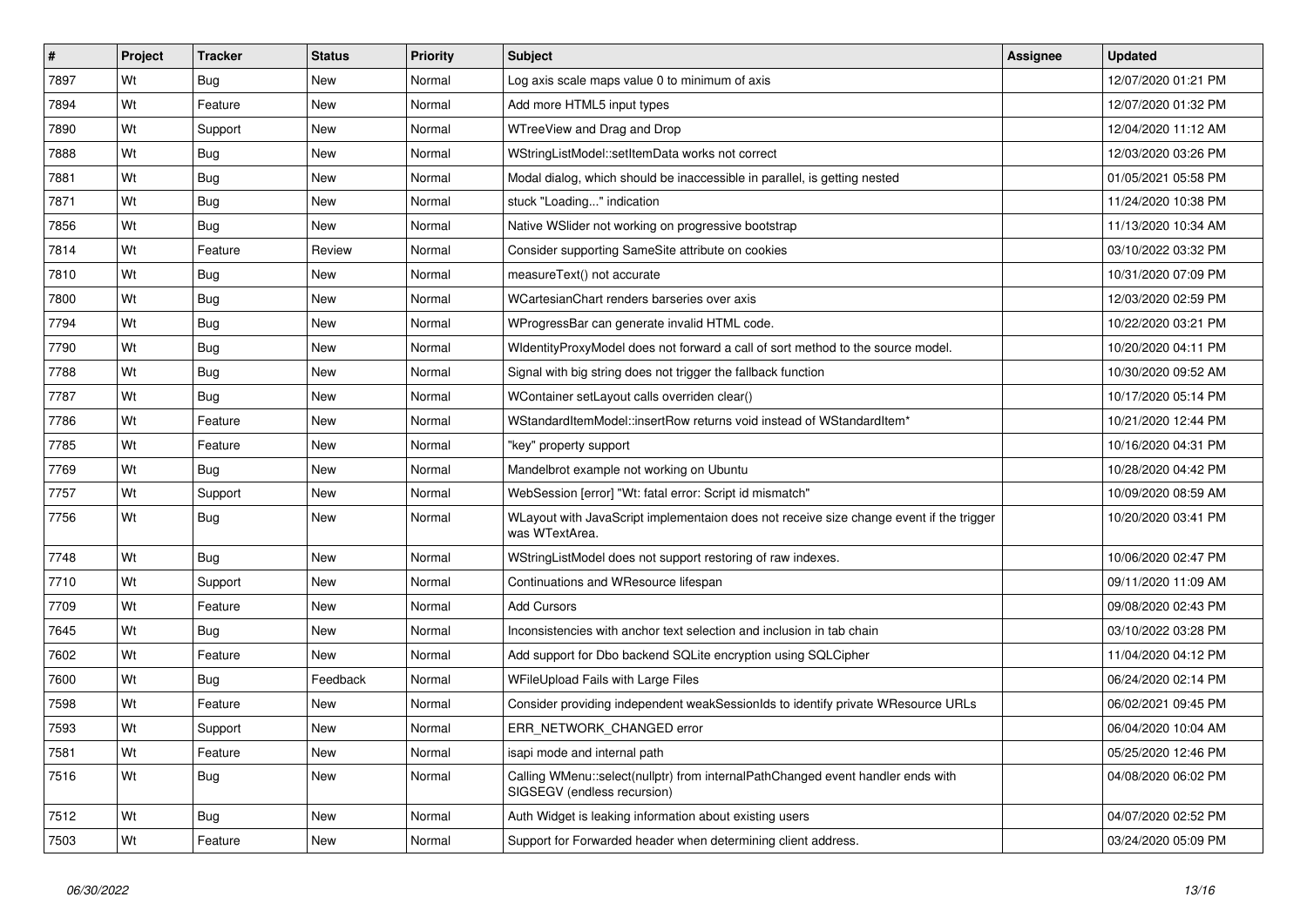| #    | Project | Tracker    | <b>Status</b>     | <b>Priority</b> | Subject                                                                                                                                              | Assignee | <b>Updated</b>      |
|------|---------|------------|-------------------|-----------------|------------------------------------------------------------------------------------------------------------------------------------------------------|----------|---------------------|
| 7481 | Wt      | Bug        | New               | Normal          | Having a long running command with a processEvents() call in it together with a timer<br>can result in clicked events being processed too many times |          | 03/05/2020 11:25 AM |
| 7479 | Wt      | <b>Bug</b> | New               | Normal          | WResource Multipart Request - Error parsing CGI request                                                                                              |          | 03/04/2020 06:19 PM |
| 7478 | Wt      | Bug        | New               | Normal          | Editing column in wtableview                                                                                                                         |          | 02/28/2020 10:04 PM |
| 7477 | Wt      | Bug        | New               | Normal          | Wt Axis zoomRangeChanged won't fire when adding/removing a series                                                                                    |          | 02/27/2020 11:32 AM |
| 7465 | Wt      | Feature    | New               | Normal          | HTTP status code: 429 Too Many Requests (RFC 6585)                                                                                                   |          | 03/03/2020 07:29 PM |
| 7464 | Wt      | Support    | New               | Normal          | Apache2 mod fcgid internal path                                                                                                                      |          | 02/24/2020 02:39 PM |
| 7454 | Wt      | Support    | New               | Normal          | Popup in layout-based design                                                                                                                         |          | 04/01/2020 11:30 AM |
| 7450 | Wt      | Feature    | New               | Normal          | Allow for the filesystem implementation to be switched to std::filesystem                                                                            |          | 02/10/2020 02:19 PM |
| 7440 | Wt      | Bug        | New               | Normal          | WTimer results in excessive browser CPU and memory usage when connection is lost                                                                     |          | 02/05/2020 09:57 AM |
| 7426 | Wt      | Support    | New               | Normal          | Wt::Response::createContinuation() with streaming                                                                                                    |          | 02/04/2020 06:38 PM |
| 7424 | Wt      | Bug        | New               | Normal          | WContainerWidget::setContentAlignment() has no effect when item is hidden                                                                            |          | 01/27/2020 10:24 AM |
| 7417 | Wt      | Feature    | Review            | Normal          | HiDPI canvas for WPaintedWidget                                                                                                                      |          | 03/25/2022 03:29 PM |
| 7401 | Wt      | Bug        | New               | Normal          | removal of ' <meta content="noindex, nofollow" name="robots"/> '                                                                                     |          | 01/16/2020 05:27 PM |
| 7396 | Wt      | Bug        | New               | Normal          | WTreeView not working when hidden during construction                                                                                                |          | 01/30/2020 05:13 PM |
| 7385 | Wt      | Feature    | New               | Normal          | More Dynamic Paths                                                                                                                                   |          | 01/06/2020 05:17 PM |
| 7373 | Wt      | Support    | New               | Normal          | SEH Exception on Wt:DBO rollback                                                                                                                     |          | 01/08/2020 10:31 AM |
| 7367 | Wt      | <b>Bug</b> | New               | Normal          | Validators: delay validation until user has entered something                                                                                        |          | 12/12/2019 03:48 PM |
| 7349 | Wt      | Feature    | New               | Normal          | Add WebGL 2.0 support (Equivalent to OpenGL ES 3) to WGLWidget                                                                                       |          | 12/05/2019 04:52 PM |
| 7346 | Wt      | Support    | Feedback          | Normal          | Using WStandardItemModel and getting error: Wt internal error: Unexpected token: '-'                                                                 |          | 02/06/2020 05:50 PM |
| 7292 | Wt      | Bug        | New               | Normal          | Refresh token and access type                                                                                                                        |          | 10/28/2019 06:44 PM |
| 7281 | Wt      | Bug        | New               | Normal          | WFileUpload keeps previously applied styling when enableAjax() is called                                                                             |          | 10/14/2019 01:36 PM |
| 7279 | Wt      | Feature    | <b>InProgress</b> | Normal          | WLineEdit add support for HTML5 email type                                                                                                           |          | 06/29/2022 11:15 AM |
| 7278 | Wt      | Feature    | New               | Normal          | WFileUpload get selected file(s)                                                                                                                     |          | 10/15/2019 11:10 AM |
| 7275 | Wt      | Bug        | Feedback          | Normal          | WDateTime + Dbo bug                                                                                                                                  |          | 10/15/2019 01:09 PM |
| 7274 | Wt      | Bug        | Feedback          | Normal          | Dialog inconsistency                                                                                                                                 |          | 01/26/2021 05:59 AM |
| 7268 | Wt      | <b>Bug</b> | Feedback          | Normal          | Session timeout issues                                                                                                                               |          | 10/04/2019 02:59 PM |
| 7260 | Wt      | <b>Bug</b> | Confirmed         | Normal          | WStandardItemModel::removeRows ajaxMode() assertion fail after upgrading to 3.4.1                                                                    |          | 09/27/2019 10:45 AM |
| 7230 | Wt      | <b>Bug</b> | Confirmed         | Normal          | Wt4, WVBoxLayout->setResizable not working, children not visible                                                                                     |          | 09/12/2019 11:51 AM |
| 7196 | Wt      | <b>Bug</b> | New               | Normal          | Pango 1.44 deprecation warnings                                                                                                                      |          | 08/14/2019 12:30 PM |
| 7187 | Wt      | Bug        | Feedback          | Normal          | contents of WTabWidget not stretching in height                                                                                                      |          | 09/09/2019 09:54 PM |
| 7168 | Wt      | Feature    | New               | Normal          | Access to authorization token                                                                                                                        |          | 08/04/2019 09:00 PM |
| 7144 | Wt      | <b>Bug</b> | New               | Normal          | WTreeNode: Wether child-node is selectable depends on parent-node                                                                                    |          | 07/18/2019 01:42 PM |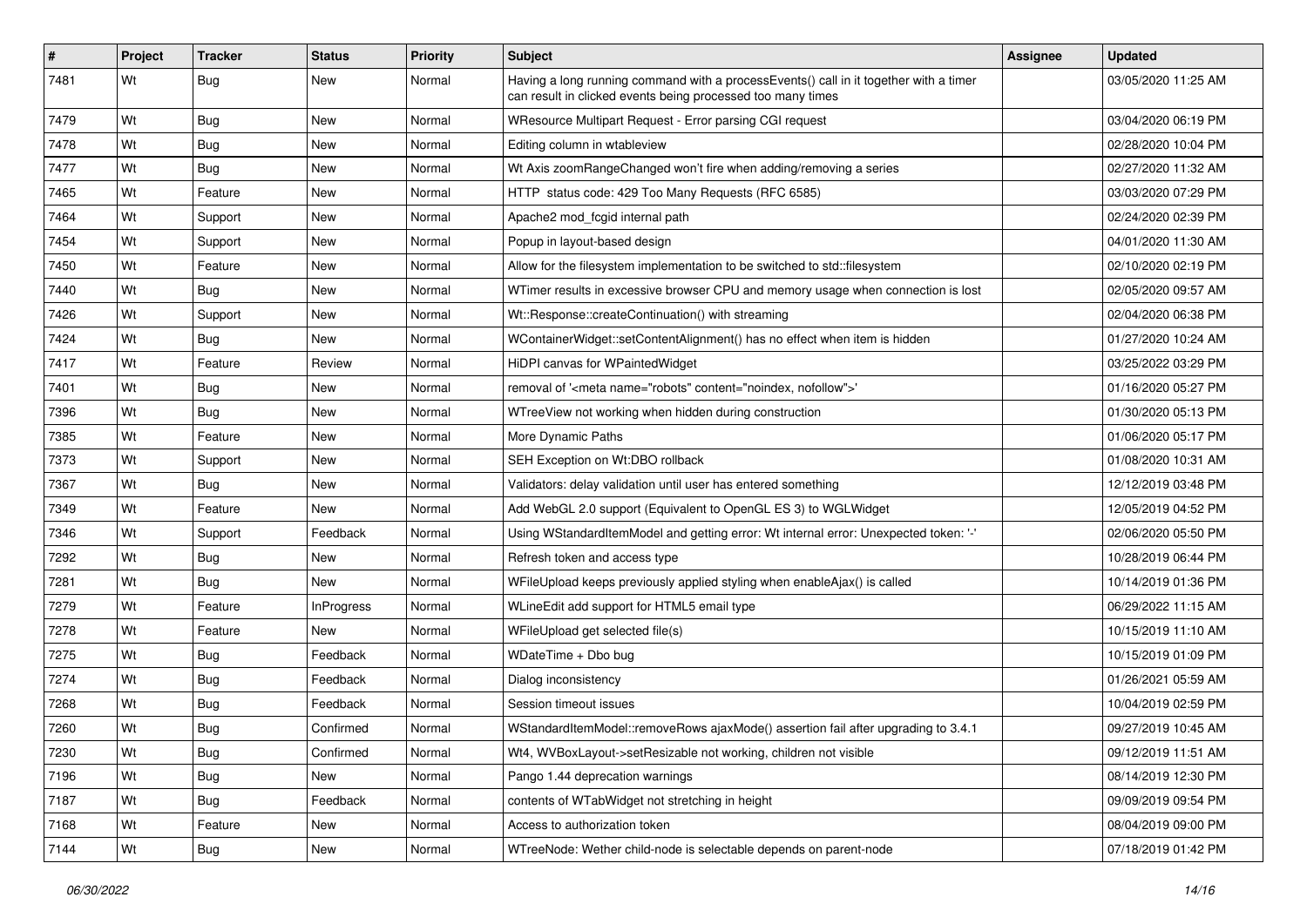| #    | Project | <b>Tracker</b> | <b>Status</b> | <b>Priority</b> | <b>Subject</b>                                                                        | Assignee | <b>Updated</b>      |
|------|---------|----------------|---------------|-----------------|---------------------------------------------------------------------------------------|----------|---------------------|
| 7142 | Wt      | Support        | New           | Normal          | WStringListModel updated in slot does not work as expected                            |          | 07/18/2019 09:53 AM |
| 7124 | Wt      | Support        | Feedback      | Normal          | Wt Bad Allocation messages, how can I prevent these?                                  |          | 08/05/2019 12:49 PM |
| 7093 | Wt      | <b>Bug</b>     | Feedback      | Normal          | Deadlock when chaining http-requests                                                  |          | 07/07/2020 05:18 PM |
| 7040 | Wt      | <b>Bug</b>     | <b>New</b>    | Normal          | Generated javascript can execute out-of-sequence due to a timing issue with require() |          | 05/12/2019 05:29 PM |
| 7035 | Wt      | Bug            | New           | Normal          | Wt.js can generate requests that exceed server defaults                               |          | 05/03/2019 05:27 PM |
| 7020 | Wt      | Bug            | New           | Normal          | Wt progress bar disable style                                                         |          | 08/05/2019 12:46 PM |
| 7010 | Wt      | Support        | New           | Normal          | WTreeView                                                                             |          | 04/22/2019 09:46 AM |
| 7009 | Wt      | Bug            | New           | Normal          | WPopupMenu destruction when inside a WMenuItem                                        |          | 01/08/2021 01:06 PM |
| 6887 | Wt      | Bug            | New           | Normal          | WVideo on iphone inconsistencies                                                      |          | 02/08/2019 10:09 AM |
| 6762 | Wt      | Bug            | New           | Normal          | Unicode in mail attachement file name                                                 |          | 11/26/2018 01:00 PM |
| 6752 | Wt      | <b>Bug</b>     | New           | Normal          | Wt::WString::trn override issue                                                       |          | 11/17/2018 03:39 PM |
| 6749 | Wt      | Bug            | New           | Normal          | WebController sessionCount mutex missing?                                             |          | 11/16/2018 12:55 PM |
| 6731 | Wt      | Feature        | <b>New</b>    | Normal          | Wt online demo: Drag drop is not working using touch.                                 |          | 11/14/2018 03:45 AM |
| 6692 | Wt      | Support        | Feedback      | Normal          | Question: Offline update of WStandardItemModel                                        |          | 11/01/2018 01:19 AM |
| 6682 | Wt      | Support        | <b>New</b>    | Normal          | Does Wt tabwidget support icon on the tab?                                            |          | 10/28/2018 04:37 AM |
| 6674 | Wt      | Bug            | New           | Normal          | WFileDropWidget_worker.min.js but no WFileDropWidget_worker.js                        |          | 10/22/2018 09:28 PM |
| 6669 | Wt      | Support        | Feedback      | Normal          | During installation some incluide directories have wrong permissions                  |          | 10/17/2018 11:23 AM |
| 6657 | Wt      | Bug            | New           | Normal          | Cannot destroy WPopupWidget when it's hidden without invoking undefined behaviour     |          | 12/14/2018 04:43 PM |
| 6635 | Wt      | Bug            | New           | Normal          | WT DBO Segmentation Fault with natural keys                                           |          | 09/25/2018 04:33 PM |
| 6623 | Wt      | Feature        | <b>New</b>    | Normal          | Support ES6 moudle javascript                                                         |          | 11/13/2020 05:02 PM |
| 6593 | Wt      | Support        | Feedback      | Normal          | WtTestCookie: why is this cookie set by Wt?                                           |          | 10/31/2020 10:51 PM |
| 6584 | Wt      | Feature        | New           | Normal          | Make X-Frame-Options a configuration option                                           |          | 12/15/2020 03:15 PM |
| 6579 | Wt      | Feature        | New           | Normal          | Keep-alive time just for first signal                                                 |          | 09/03/2018 03:01 PM |
| 6533 | Wt      | Bug            | New           | Normal          | wt port in vcpkg                                                                      |          | 08/14/2018 10:36 AM |
| 6487 | Wt      | <b>Bug</b>     | New           | Normal          | WTree not interactive without JavaScript (works in 3.3.10)                            |          | 12/14/2018 04:45 PM |
| 6443 | Wt      | Feature        | New           | Normal          | JWT token support                                                                     |          | 06/12/2018 11:29 AM |
| 6440 | Wt      | Support        | Feedback      | Normal          | Is there way to implement HTTP Server Push Streaming with WT?                         |          | 05/24/2019 01:34 PM |
| 6434 | Wt      | <b>Bug</b>     | New           | Normal          | WIntValidator: inputFilter does not accept decimal separator                          |          | 06/05/2018 10:19 AM |
| 6405 | Wt      | Bug            | New           | Normal          | Signal not exposed                                                                    |          | 05/28/2018 12:30 PM |
| 6377 | Wt      | Feature        | Feedback      | Normal          | Wt::Dbo::createTables if table already exists                                         |          | 05/22/2018 11:08 AM |
| 6347 | Wt      | Bug            | New           | Normal          | Layout Direction issue                                                                |          | 12/14/2018 04:47 PM |
| 6342 | Wt      | <b>Bug</b>     | Feedback      | Normal          | Leak in Wt::Http::Request::parseFormUrlEncoded                                        |          | 06/22/2018 10:15 AM |
| 6332 | Wt      | <b>Bug</b>     | New           | Normal          | Documentation for Wt::Signals and Wt::Signals::connection missing in Wt 4             |          | 04/12/2018 10:45 AM |